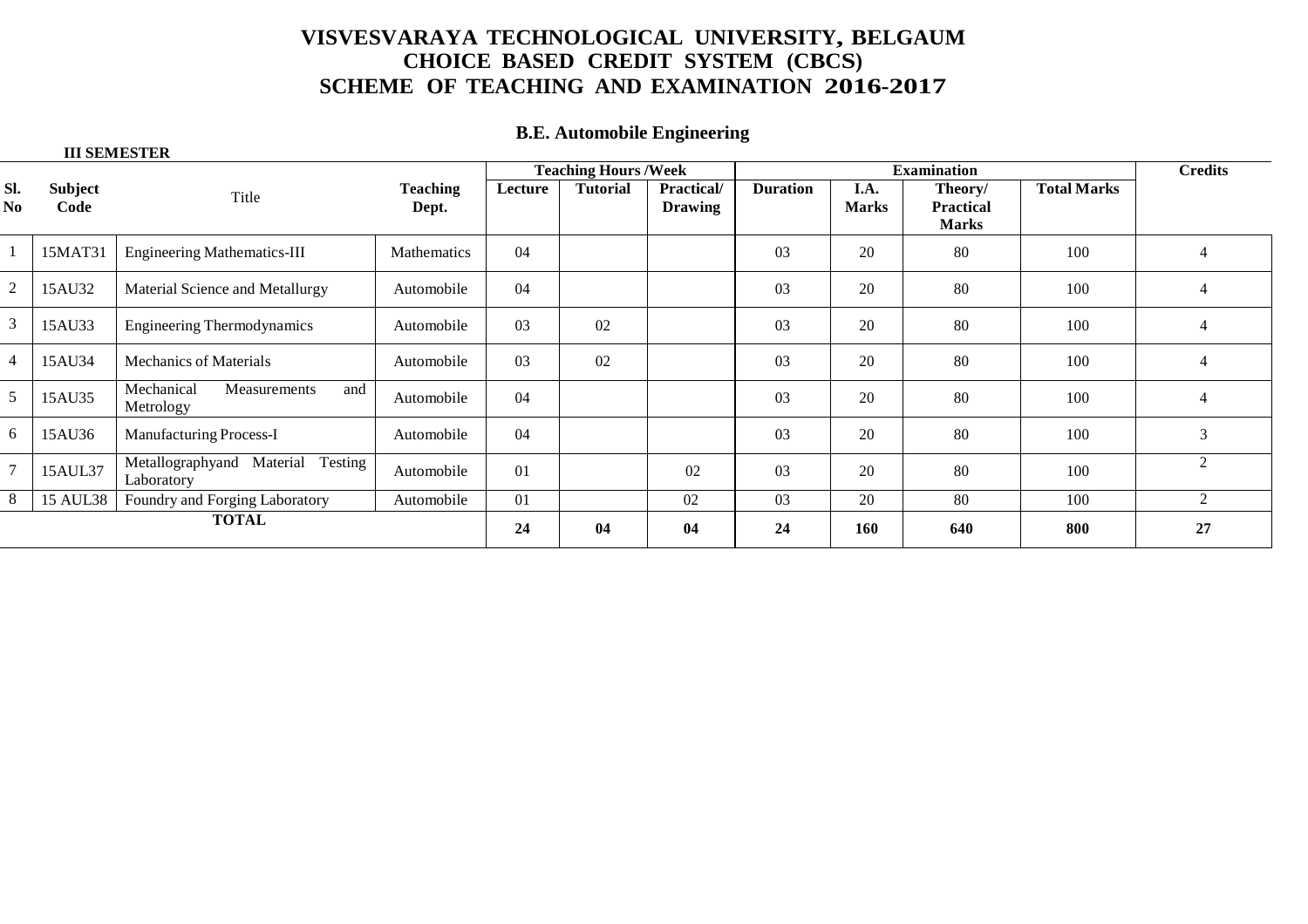### **B.E. Automobile Engineering**

| <b>IV SEMESTER</b> |                        |                                             |                          |                            |                 |                                     |                    |                      |                                             |                    |                |
|--------------------|------------------------|---------------------------------------------|--------------------------|----------------------------|-----------------|-------------------------------------|--------------------|----------------------|---------------------------------------------|--------------------|----------------|
|                    |                        |                                             |                          | <b>Teaching Hours/Week</b> |                 |                                     | <b>Examination</b> |                      |                                             |                    | <b>Credits</b> |
| Sl. No             | <b>Subject</b><br>Code | Title                                       | <b>Teaching</b><br>Dept. | Lecture                    | <b>Tutorial</b> | <b>Practical/</b><br><b>Drawing</b> | <b>Duration</b>    | I.A.<br><b>Marks</b> | Theory/<br><b>Practical</b><br><b>Marks</b> | <b>Total Marks</b> |                |
|                    | 15MAT 41               | <b>Engineering Mathematics-IV</b>           | Mathematics              | 04                         |                 |                                     | 03                 | 20                   | 80                                          | 100                |                |
|                    | 15AU42                 | <b>Fluid Mechanics</b>                      | Automobile               | 03                         | 02              |                                     | 03                 | 20                   | 80                                          | 100                | 4              |
| $\mathcal{R}$      | 15AU43                 | Kinematics of Machines                      | Automobile               | 03                         | 02              |                                     | 03                 | 20                   | 80                                          | 100                | 4              |
|                    | 15AU44                 | <b>Automotive Engines</b>                   | Automobile               | 04                         |                 |                                     | 03                 | 20                   | 80                                          | 100                | 4              |
|                    | 15AU45                 | Computer Aided Machine Drawing              | Automobile               | 01                         |                 | 03                                  | 03                 | 20                   | 80                                          | 100                | 4              |
| 6.                 | 15AU46                 | Manufacturing Process -II                   | Automobile               | 03                         |                 |                                     | 03                 | 20                   | 80                                          | 100                | $\sim$         |
|                    | 15AUL47                | Mechanical Measurement and<br>Metrology Lab | Automobile               | $\overline{\phantom{a}}$   |                 | 0 <sub>3</sub>                      | 0 <sub>3</sub>     | 20                   | 80                                          | 100                | 2              |
| 8                  | 15AUL48                | Machine Shop                                | Automobile               | $\sim$                     |                 | 03                                  | 03                 | 20                   | 80                                          | 100                | 2              |
| <b>TOTAL</b>       |                        |                                             |                          | 18                         | 04              | 09                                  | 24                 | 160                  | 640                                         | 800                | 27             |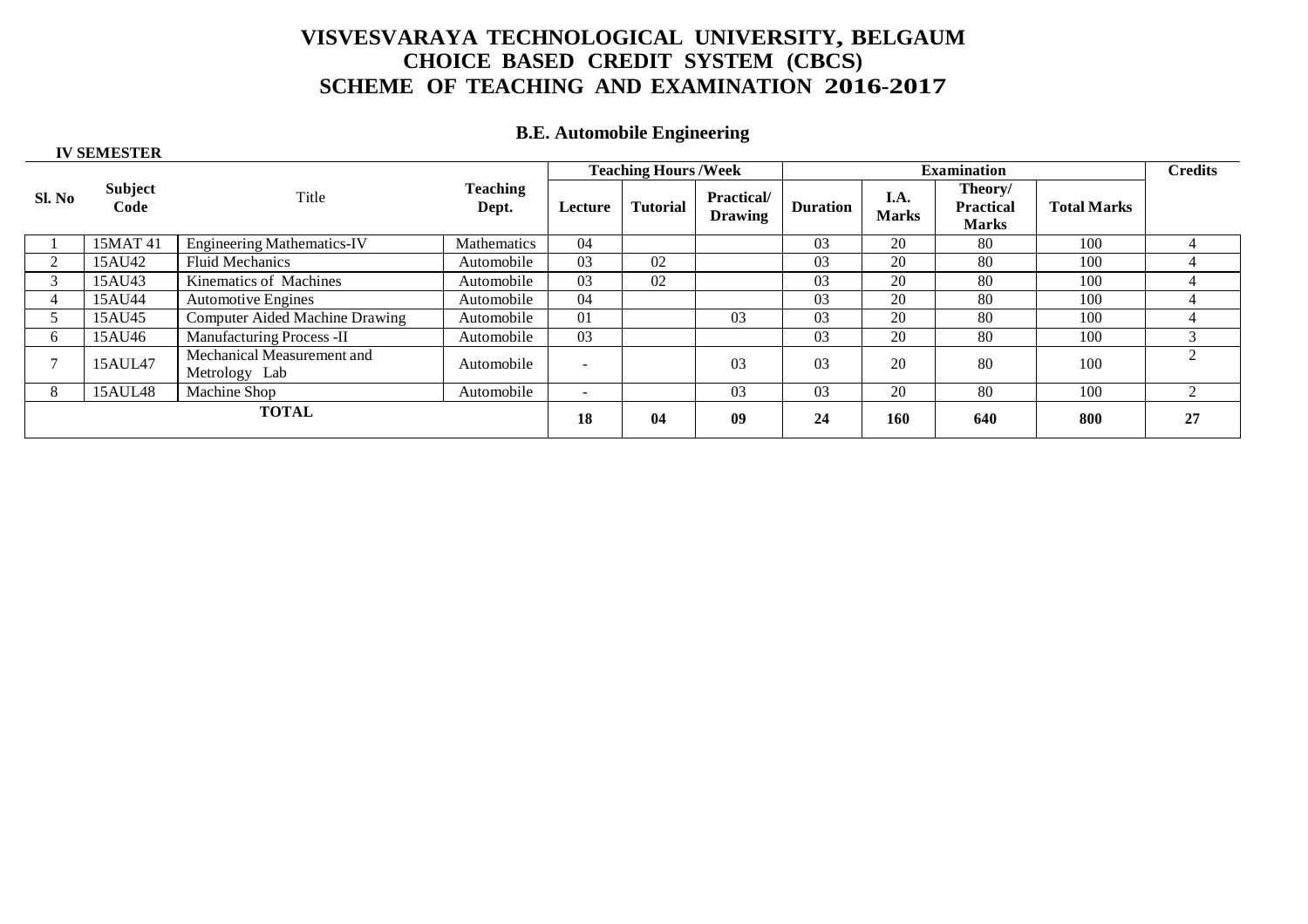| <b>ENGINEERING MATHEMATICS-IV</b><br>[As per Choice Based Credit System (CBCS) scheme]<br><b>SEMESTER - IV</b>                                                                                                                                                                                                                                                                                                                                                               |                            |                   |    |          |            |
|------------------------------------------------------------------------------------------------------------------------------------------------------------------------------------------------------------------------------------------------------------------------------------------------------------------------------------------------------------------------------------------------------------------------------------------------------------------------------|----------------------------|-------------------|----|----------|------------|
| Subject Code                                                                                                                                                                                                                                                                                                                                                                                                                                                                 | 15MAT41<br><b>IA Marks</b> |                   |    |          |            |
| Number of Lecture<br>Hours/Week                                                                                                                                                                                                                                                                                                                                                                                                                                              | 04                         | <b>Exam Marks</b> |    | 80       |            |
| <b>Total Number of</b><br><b>Lecture Hours</b>                                                                                                                                                                                                                                                                                                                                                                                                                               | 50                         | <b>Exam Hours</b> |    | 03       |            |
|                                                                                                                                                                                                                                                                                                                                                                                                                                                                              |                            | $CREDITS - 04$    |    |          |            |
| Course objectives: The objective is to provide students with mathematics fundamental, necessary to<br>formulate, solve and analyze engineering problems by making them to learn the following topics<br>1. Numerical methods to solve ordinary differential equations<br>Finite difference method to solve partial differential equations<br>2.<br>Complex analysis<br>3.<br>Sampling theory<br>4.<br>Joint probability distribution and stochastic process<br>5.            |                            |                   |    |          |            |
| <b>Revised</b><br><b>Bloom's</b><br><b>Teaching</b><br><b>Modules</b><br><b>Taxonomy</b><br><b>Hours</b><br>(RBT) Level                                                                                                                                                                                                                                                                                                                                                      |                            |                   |    |          |            |
| <b>Module-I</b>                                                                                                                                                                                                                                                                                                                                                                                                                                                              |                            |                   |    |          |            |
| :Numerical solution of ordinary differential<br><b>Numerical Methods</b><br>equations of first order and first degree, Picard's method, Taylor's<br>series method, modified Euler's method, Runge - Kutta method of<br>fourth order. Milne's and Adams-Bashforth predictor and corrector<br>methods (No derivations of formulae).<br>Numerical solution of simultaneous first order ordinary differential<br>equations, Picard's method, Runge-Kutta method of fourth order. |                            |                   |    | 10 Hours | L1, L4, L6 |
| <b>Module -2</b>                                                                                                                                                                                                                                                                                                                                                                                                                                                             |                            |                   |    |          |            |
| Numerical Methods :Numerical solution of second order ordinary<br>differential equations, Picard's method, Runge-Kutta method and<br>Milne's method<br>Special Functions: Bessel's functions- basic properties, recurrence<br>relations, orthogonality and generating functions. Legendre's functions -<br>Legendre's polynomial, Rodrigue's formula, problems.                                                                                                              |                            |                   |    | 10 Hours | L1, L2, L6 |
| <b>Module -3</b>                                                                                                                                                                                                                                                                                                                                                                                                                                                             |                            |                   |    |          |            |
| Complex Variables: Function of a complex variable, limits, continuity,<br>differentiability, Analytic functions-Cauchy-Riemann<br>Cartesian and polar forms. Properties and construction of analytic<br>functions. Complex line integrals-Cauchy's theorem and Cauchy's<br>integral formula, Residue, poles, Cauchy's Residue theorem with proof<br>and problems. Transformations: Conformal transformations, discussion                                                     |                            | equations         | in | 10 Hours | L1, L4, L6 |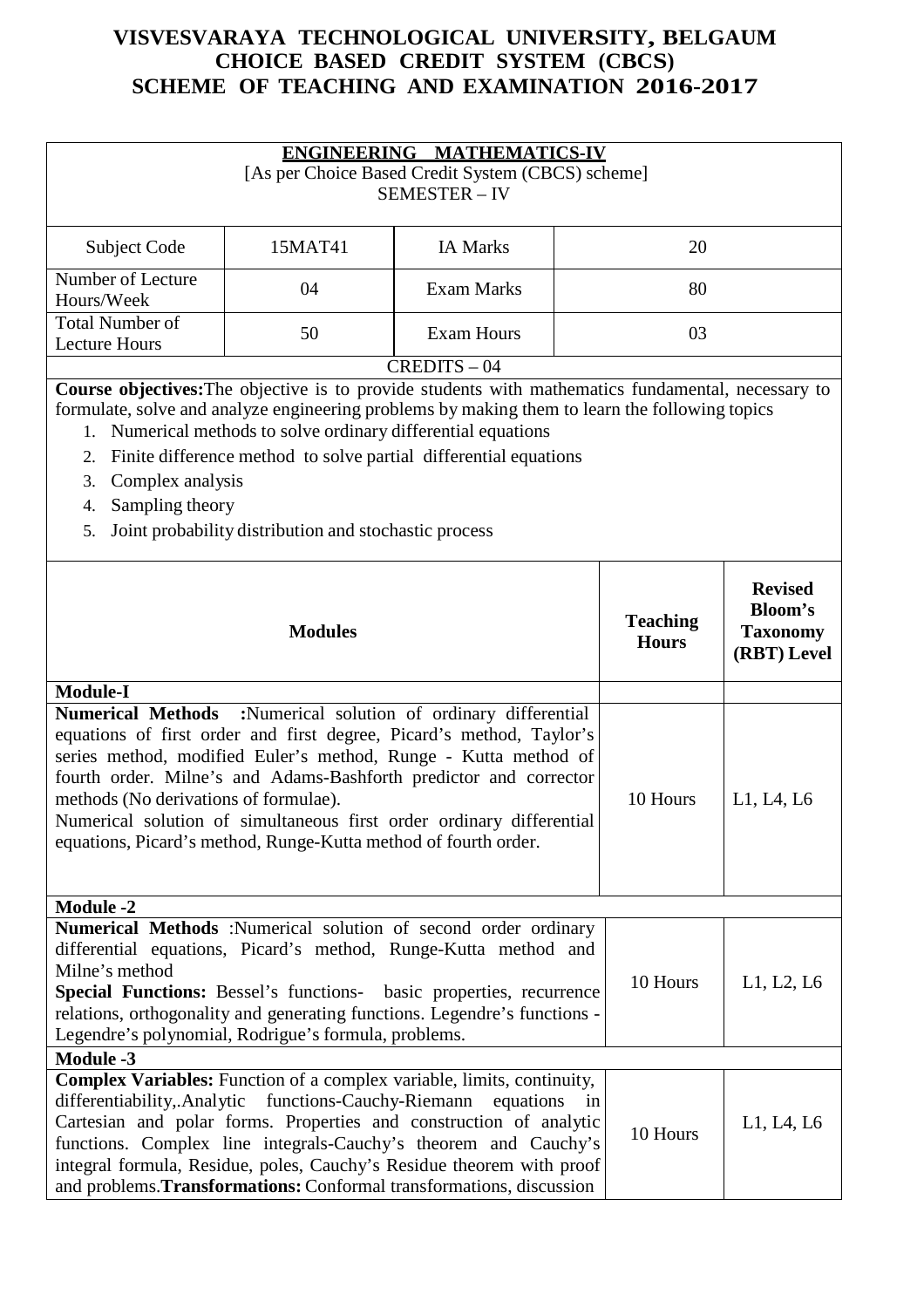| of transformations: = $, =$ $, =$ $+$ ( /)<br>and                             |          |                |
|-------------------------------------------------------------------------------|----------|----------------|
| 1.11                                                                          |          |                |
| <b>Module -4</b>                                                              |          |                |
| <b>Probability Distributions:</b> Random variables (discrete and continuous), |          |                |
| probability functions. Poisson distributions, geometric distribution,         |          |                |
| uniform distribution, Exponential and normal distributions, Problems.         | 10 Hours | L1, L2, L3,    |
| Joint probability distribution: Joint Probability distribution for two        |          | L <sub>6</sub> |
|                                                                               |          |                |
| variables, expectation, covariance, correlation coefficient.                  |          |                |
| <b>Module -5</b>                                                              |          |                |
| <b>Sampling Theory:</b> Sampling, Sampling distributions, standard error,     |          |                |
| test of hypothesis for means and proportions, confidence limits for           |          |                |
| means, student's t-distribution, Chi-square distribution as a test of         |          |                |
| goodness of fit.                                                              | 10 Hours | L1, L2, L3,    |
| <b>Stochastic process:</b>                                                    |          | L6             |
| Stochastic process, probability vector, stochastic matrices, fixed points,    |          |                |
| regular stochastic matrices, Markov chains, higher<br>transition              |          |                |
| probability.                                                                  |          |                |
| $\sim$ $\sim$<br>$\sim$ $\sim$<br>$\mathbf{1}$                                |          |                |

**Course outcomes:** On completion of this course, students are able to:

1. use appropriate numerical methods to solve first and second order ordinary differential equations.

2. use Bessel's and Legendre's function which often arises when a problem possesses axial and spherical symmetry, such as in quantum mechanics, electromagnetic theory, hydrodynamics and heat conduction.

- 3. State and prove Cauchy's theorem and its consequences including Cauchy's integral formula, compute residues and apply the residue theorem to evaluate integrals.
- 4. Analyze, interpret, and evaluate scientific hypotheses and theories using rigorous statistical methods

#### **Graduate Attributes (as per NBA):**

- o Knowledge. of Mathematics
- o Problem Analysis.
- o Design / development of solutions (partly).

#### **Question paper pattern:**

The question paper will have ten questions.

Each full question consists of 16 marks.

There will be 2full questions (with a maximum of four sub questions) from each module.

Each full question will have sub questions covering all the topics under a module.

The students will have to answer 5 full questions, selecting one full question from each module.

#### **Text Books:**

.

- 1. B.V.Ramana "Higher Engineering M athematics" Tata McGraw-Hill, 2006
- 2. B. S. Grewal," Higher Engineering Mathematics", Khanna publishers, 42nd edition, 2013.

#### **Reference Books:**

- 1. N P Bali and Manish Goyal, "A text book of Engineering mathematics" , Laxmi publications, latest edition.
- 2. Kreyszig, "Advanced Engineering Mathematics " 9th edition, Wiley, 2013
- 3. H. K Dass and Er.RajnishVerma, "Higher Engineerig Mathematics", S. Chand publishing, 1<sup>st</sup> edition, 2011.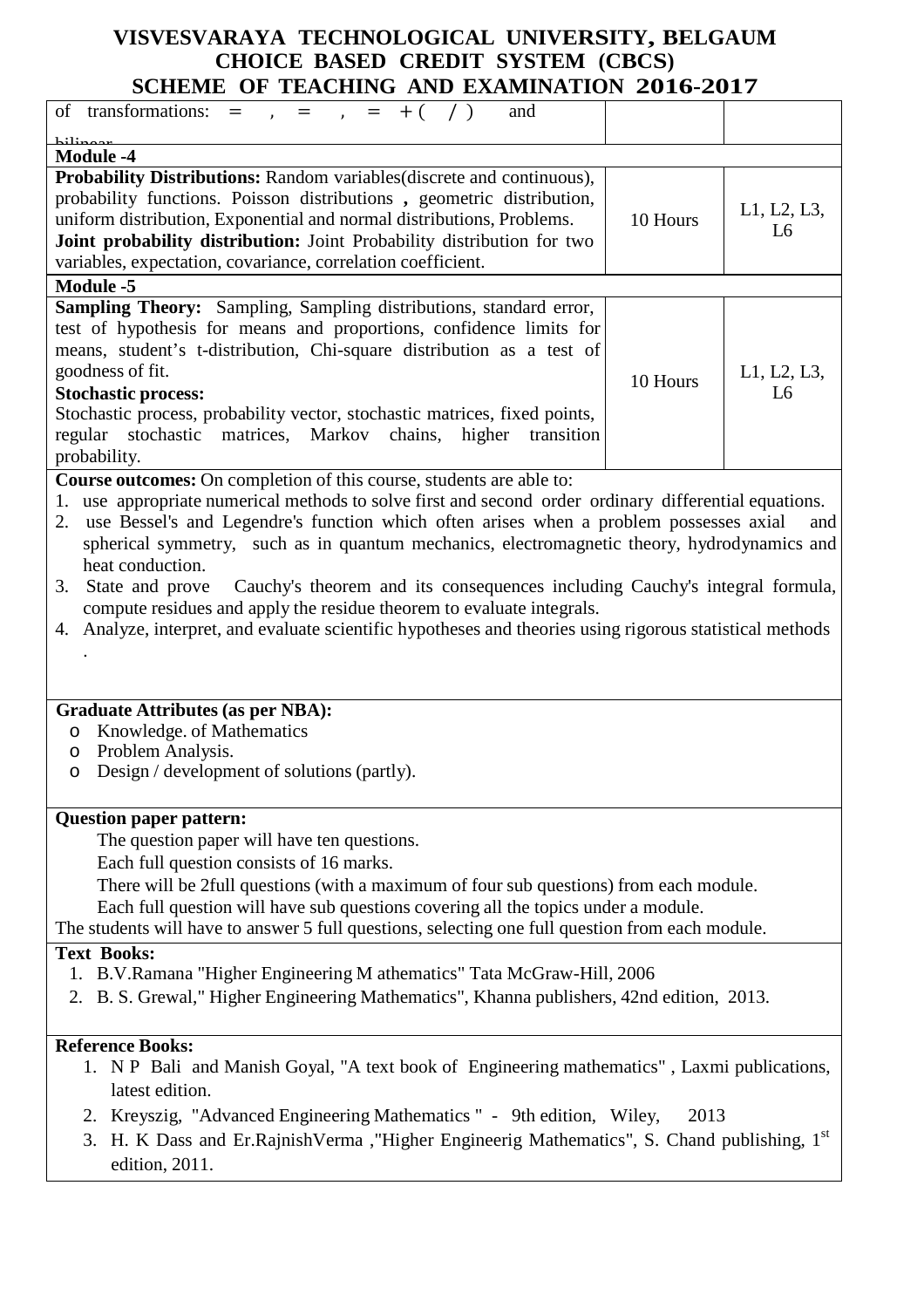| <b>FLUID MECHANICS</b><br>[As per Choice Based Credit System (CBCS) scheme]<br>SEMESTER - IV |        |                 |    |  |  |
|----------------------------------------------------------------------------------------------|--------|-----------------|----|--|--|
| Subject Code                                                                                 | 15AU42 | <b>IA Marks</b> | 20 |  |  |
| Number of Lecture<br>Hours/Week                                                              | 03     | Exam Marks      | 80 |  |  |
| Number of Tutorial<br>Hours/Week                                                             | 02     |                 |    |  |  |
| <b>Total Number of</b><br><b>Lecture Hours</b>                                               | 50     | Exam Hours      | 03 |  |  |
| $CREDITS - 04$                                                                               |        |                 |    |  |  |
| Course objectives                                                                            |        |                 |    |  |  |

#### **Course objectives:**

### **The objectives of this course are to make students:**

- 1. To define fluid properties, describe Pascal's law, Hydrostatic law, and solve static fluid problems
- 2. To explain Buoyancy and Stability concepts of floating objects
- 3. To apply Bernoulli's principle to solve fluid flow problems
- 4. To make dimensional analysis of fluid mechanics problems
- 5. To explain the concepts of laminar flow, viscous flow through pipes and plates
- 6. To analyze various forces acting on submerged bodies

| <b>Modules</b>                                                                                                                                                                                                                                                                                                                                                                                                                    | <b>Teaching</b><br><b>Hours</b> | <b>Revised</b><br><b>Bloom's</b><br><b>Taxonomy</b><br>(RBT)<br><b>Level</b> |
|-----------------------------------------------------------------------------------------------------------------------------------------------------------------------------------------------------------------------------------------------------------------------------------------------------------------------------------------------------------------------------------------------------------------------------------|---------------------------------|------------------------------------------------------------------------------|
| <b>Module-I</b>                                                                                                                                                                                                                                                                                                                                                                                                                   |                                 |                                                                              |
| <b>PROPERTIES OF FLUIDS</b>                                                                                                                                                                                                                                                                                                                                                                                                       |                                 |                                                                              |
| Introduction, Properties of fluids, viscosity, thermodynamic<br>properties, surface tension, capillarity, vapor pressure and<br>cavitation.                                                                                                                                                                                                                                                                                       |                                 |                                                                              |
| <b>Fluid Statics</b> : Fluid pressure at a point, Pascal's law, pressure<br>variation in a static fluid, absolute, gauge, atmospheric and<br>simple manometers<br>and<br>differential<br>pressures,<br>vacuum<br>manometers. Total pressure and center of pressure on submerged<br>plane surfaces; horizontal, vertical and inclined plane surfaces,<br>curved surface submerged in liquid.                                       | 10 Hours                        | L1, L2, L3,<br>L6                                                            |
| <b>Module -2</b>                                                                                                                                                                                                                                                                                                                                                                                                                  |                                 |                                                                              |
| <b>BUOYANCY</b><br>Buoyancy, center of buoyancy, metacentre and metacentric<br>height, conditions of equilibrium of floating and submerged<br>bodies, determination of Metacentric height experimentally and<br>theoretically.<br><b>Fluid Kinematics:</b> Types of fluid flow, continuity equation in 2D<br>and 3D (Cartesian Co-ordinates only), velocity and acceleration,<br>velocity potential function and stream function. | 10 Hours                        | L1, L2, L3,<br>L4                                                            |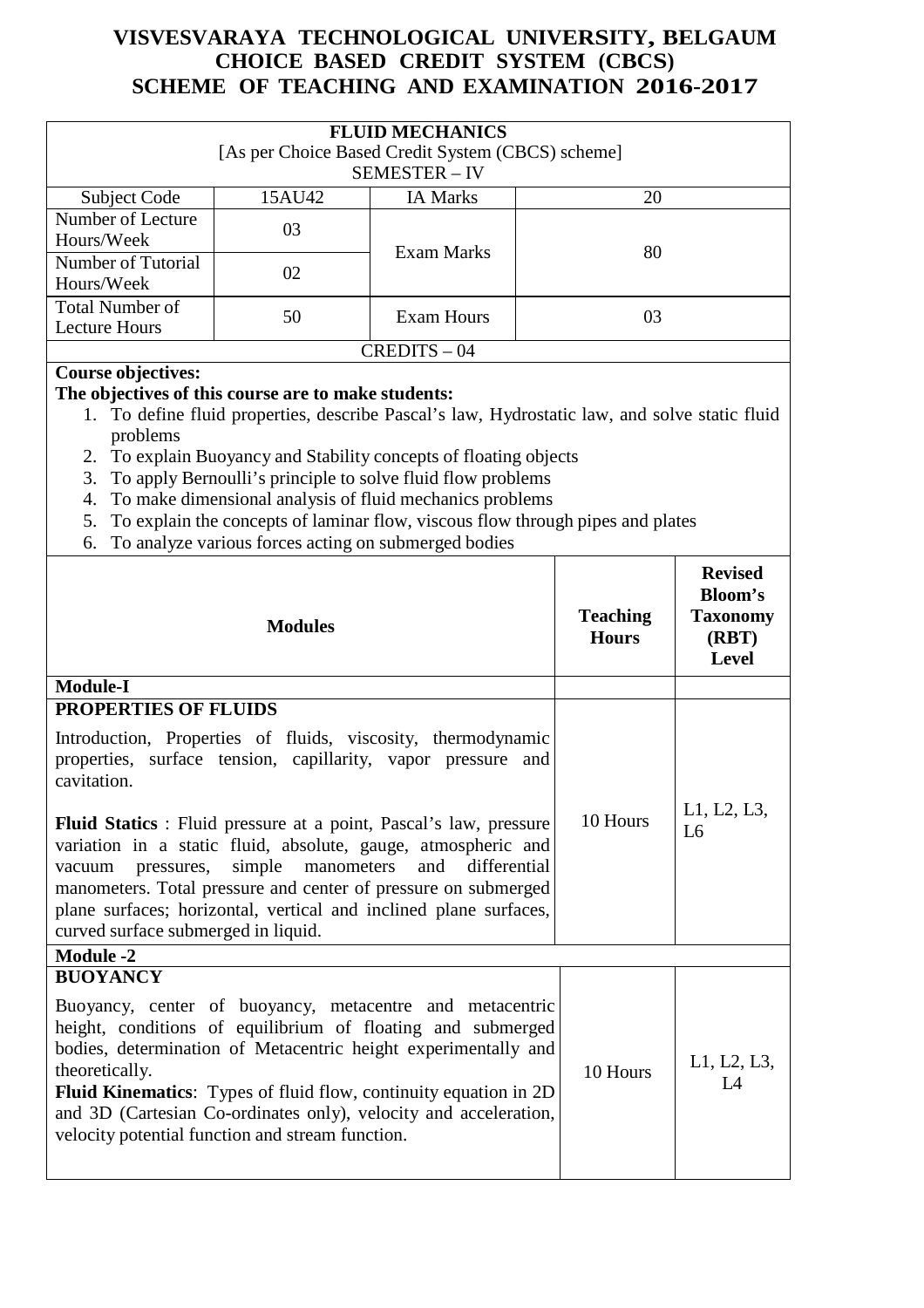| <b>Module -3</b>                                                                                                                                                                                                                                                                                                                                                                                                                                                                                                                         |          |                   |
|------------------------------------------------------------------------------------------------------------------------------------------------------------------------------------------------------------------------------------------------------------------------------------------------------------------------------------------------------------------------------------------------------------------------------------------------------------------------------------------------------------------------------------------|----------|-------------------|
| <b>FLUID DYNAMICS</b>                                                                                                                                                                                                                                                                                                                                                                                                                                                                                                                    |          |                   |
| Introduction, equation of motion, Euler's equation of motion,<br>Bernoulli's equation from first principles and also from Euler's<br>equation, limitations of Bernoulli's equation.<br>Fluid Flow Measurements: Venturimeter, orificemeter, pitot-<br>tube, vertical orifice, V-Notch and rectangular notches.                                                                                                                                                                                                                           | 10 Hours | L1, L2, L4        |
| <b>Module -4</b>                                                                                                                                                                                                                                                                                                                                                                                                                                                                                                                         |          |                   |
| <b>DIMENSIONAL ANALYSIS</b><br>quantities,<br>dimensions<br>Introduction,<br>derived<br>physical<br>of<br>dimensional<br>homogeneity,<br>Rayleigh's<br>method,<br>quantities,<br>Buckingham $\pi$ theorem, dimensionless numbers, similitude, types<br>of similtudes.<br><b>Flow through pipes:</b> Minor losses through pipes. Darey's and<br>Chezy's equation for loss of head due to friction in pipes. HGL<br>and TEL.                                                                                                               | 10 Hours | L1, L2, L4,<br>L6 |
| <b>Module -5</b>                                                                                                                                                                                                                                                                                                                                                                                                                                                                                                                         |          |                   |
| <b>LAMINAR FLOW AND VISCOUS EFFECTS:</b><br>Reyonold's number, critical Reynold's number, laminar flow<br>through circular pipe-Hagen Poiseille's equation, laminar flow<br>between parallel and stationary plates.<br>Flow past immersed bodies : Drag, Lift, expression for lift and<br>drag, boundary layer concept, displacement, momentum and<br>energy thickness.<br><b>Introduction to compressible flow</b> : Velocity of sound in a fluid,<br>Mach number, Mach cone, propagation of pressure waves in a<br>compressible fluid. | 10 Hours | L1, L2, L4        |
| <b>Course outcomes:</b><br>On completion of this course, students are able to:                                                                                                                                                                                                                                                                                                                                                                                                                                                           |          |                   |

- 1. Define fluid properties and distinguish between types of fluids.
- 2. Describe Pascal's law, Hydrostatic law & their application to solve engineering static fluid problems.
- 3. Explain the concepts of Buoyancy and stability of floating objects.
- 4. Explain the kinematics of fluid like types of flows, application of continuity equations.
- 5. Explain the forces acting when fluid is under motion & application of Bernoulli's equation for solving flow problems.
- 6. Explain the different methods of measurement of flows.
- 7. Analyze dimensional analysis methods and its applications to engineering problems.
- 8. Explain and estimate the various types of losses occurring when fluid is flowing through the pipes.
- 9. Explain the concepts of laminar flow & viscous flow through the pipe and plates.
- 10. Analyze various forces acting on submerged bodies in engineering flow problems.

**Graduate Attributes (as per NBA):**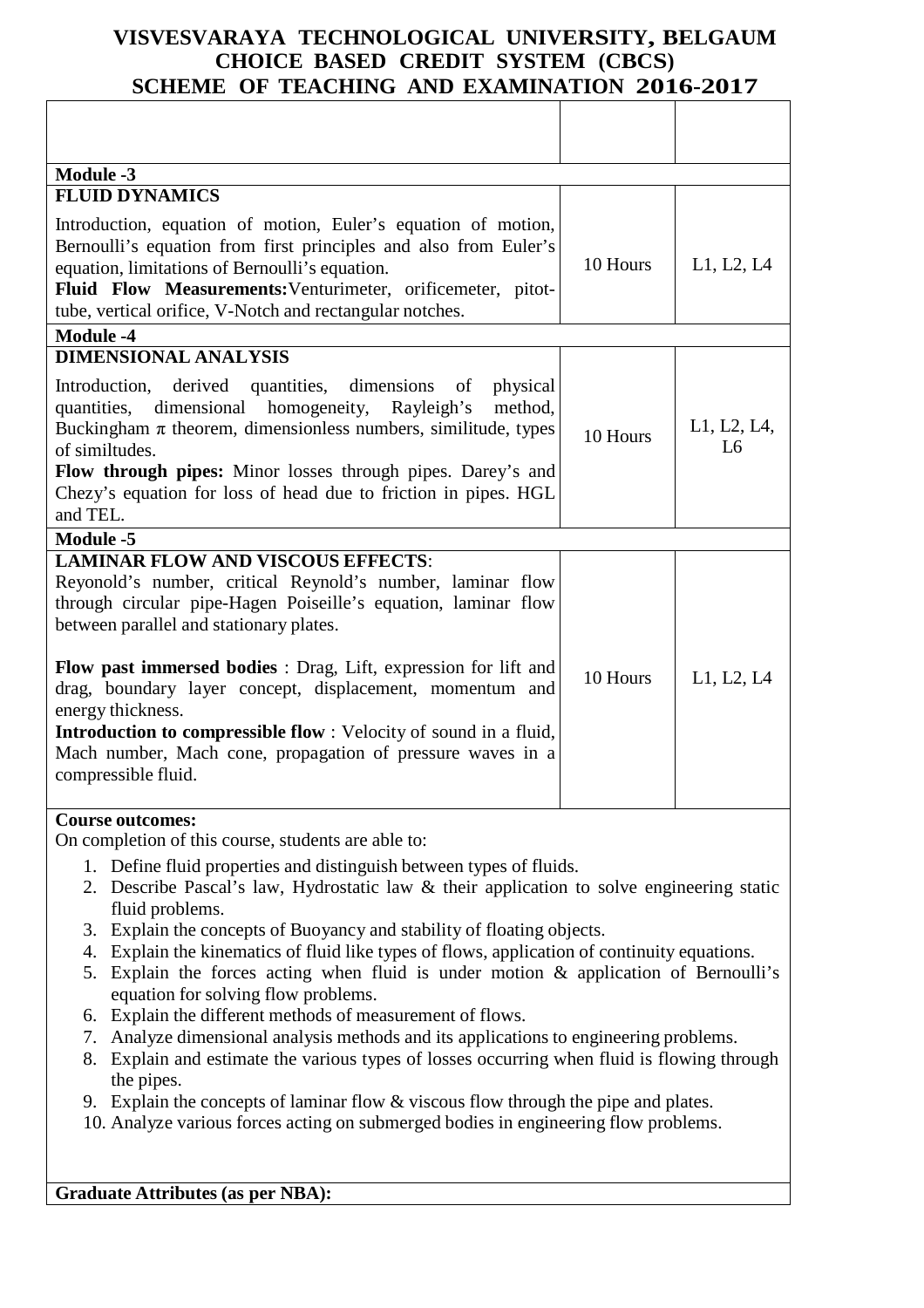- o Engineering Knowledge.
- o Problem Analysis.

o Design / development of solutions (partly).

### **Question paper pattern:**

The question paper will have ten questions.

Each full question consists of 16 marks.

There will be 2full questions (with a maximum of four sub questions) from each module. Each full question will have sub questions covering all the topics under a module.

The students will have to answer 5 full questions, selecting one full question from each module.

#### **Text Books:**

- 1. Fluid Mechanics by Pijush.K.Kundu, Ira M. Cohen, ELSEVIER, 3rd Ed. 2005.
- 2. Fluid Mechancis by Dr. Bansal, R.K., Lakshmi Publications, 2004.

#### **Reference Books:**

- 1. Fluid Mechanics and hydraulics, Dr.Jagadishlal, Metropolitan Book Co-Ltd., 1997.
- 2. Fluid Mechanics (SI Units), Yunus A. Cengel John M.Cimbala, TataMaGrawHill, 2006.
- 3. Fluid Mechanics by John F.Douglas, Janul and M.Gasiorek and john A.Swaffield, Pearson
- 4. Education Asia, 5th ed., 2006
- 5. Fluid Mechanics and Fluid Power Engineering, Kumar.D.S, Kataria and Sons., 2004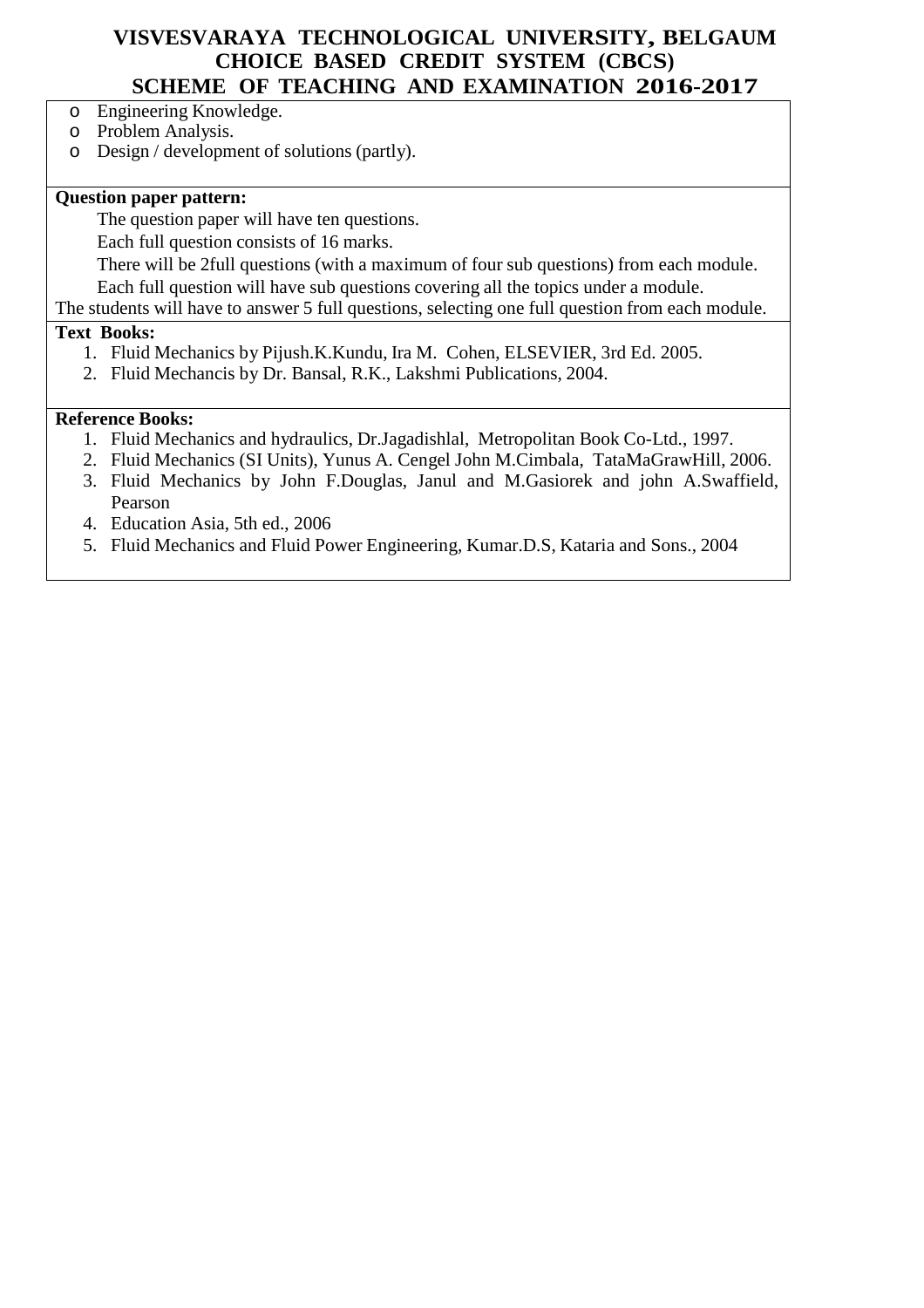| <b>KINEMATICS OF MACHINES</b><br>[As per Choice Based Credit System (CBCS) scheme]<br><b>SEMESTER - IV</b> |        |                   |    |  |  |  |
|------------------------------------------------------------------------------------------------------------|--------|-------------------|----|--|--|--|
| Subject Code                                                                                               | 15AU43 | <b>IA Marks</b>   | 20 |  |  |  |
| Number of Lecture<br>Hours/Week                                                                            | 03     | <b>Exam Marks</b> | 80 |  |  |  |
| Number of Tutorial<br>Hours/Week                                                                           | 02     |                   |    |  |  |  |
| <b>Total Number of</b><br><b>Lecture Hours</b>                                                             | 50     | Exam Hours        | 03 |  |  |  |
| $CREDITS - 04$                                                                                             |        |                   |    |  |  |  |

### **Course objectives:**

#### **The objectives of this course are to make students:**

- 1. To define the basic terms such as kinematic chain, kinematic pair, degree of freedom etc. associated with kinematics of machinery
- 2. To determine the mobility of given mechanisms
- 3. To sketch and explain inversions of four bar mechanism, single slider crank mechanism and double slider crank mechanism
- 4. To determine the velocity and acceleration of links using graphical or analytical methods
- 5. To plot the profile of a cam using displacement diagram
- 6. To define gear terminology and determine the velocity ratio in different gear trains

| <b>Modules</b>                                                                                                                                                                                                                                                                                                                                                                                                                                                                                                                                                                                                                                                                                                                                      | <b>Teaching</b><br><b>Hours</b> | <b>Revised Bloom's</b><br><b>Taxonomy (RBT)</b><br><b>Level</b> |
|-----------------------------------------------------------------------------------------------------------------------------------------------------------------------------------------------------------------------------------------------------------------------------------------------------------------------------------------------------------------------------------------------------------------------------------------------------------------------------------------------------------------------------------------------------------------------------------------------------------------------------------------------------------------------------------------------------------------------------------------------------|---------------------------------|-----------------------------------------------------------------|
| <b>Module-I</b>                                                                                                                                                                                                                                                                                                                                                                                                                                                                                                                                                                                                                                                                                                                                     |                                 |                                                                 |
| INTRODUCTION, KINEMATIC CHAINS, INVERSIONS<br><b>&amp; MECHANISMS</b><br>Definitions Link or element, kinematic pairs, Degrees of<br>freedom, Grubler's criterion (without derivation), Kinematic<br>chain, Mechanism, Structure, Mobility of Mechanism,<br>Inversion, Machine. Inversions of Four bar chain; Single slider<br>crank chain and Double slider crank chain. Quick return<br>motion mechanisms-Drag link mechanism, Whitworth<br>mechanism and Crank and slotted lever Mechanism.<br>Straight-line motion mechanisms, Peaucellier's mechanism and<br>Robert's mechanism. Intermittent Motion mechanisms - Geneva<br>wheel mechanism and Ratchet and Pawl mechanism. Toggle<br>mechanism, Pantograph, Ackerman steering gear mechanism. | 10 Hours                        | L1, L2, L3, L6                                                  |
| <b>Module -2</b>                                                                                                                                                                                                                                                                                                                                                                                                                                                                                                                                                                                                                                                                                                                                    |                                 |                                                                 |
| <b>VELOCITY AND ACCELERATION ANALYSIS OF</b><br><b>MECHANISMS</b><br>Velocity and acceleration analysis of Four Bar mechanism,                                                                                                                                                                                                                                                                                                                                                                                                                                                                                                                                                                                                                      | 10 Hours                        |                                                                 |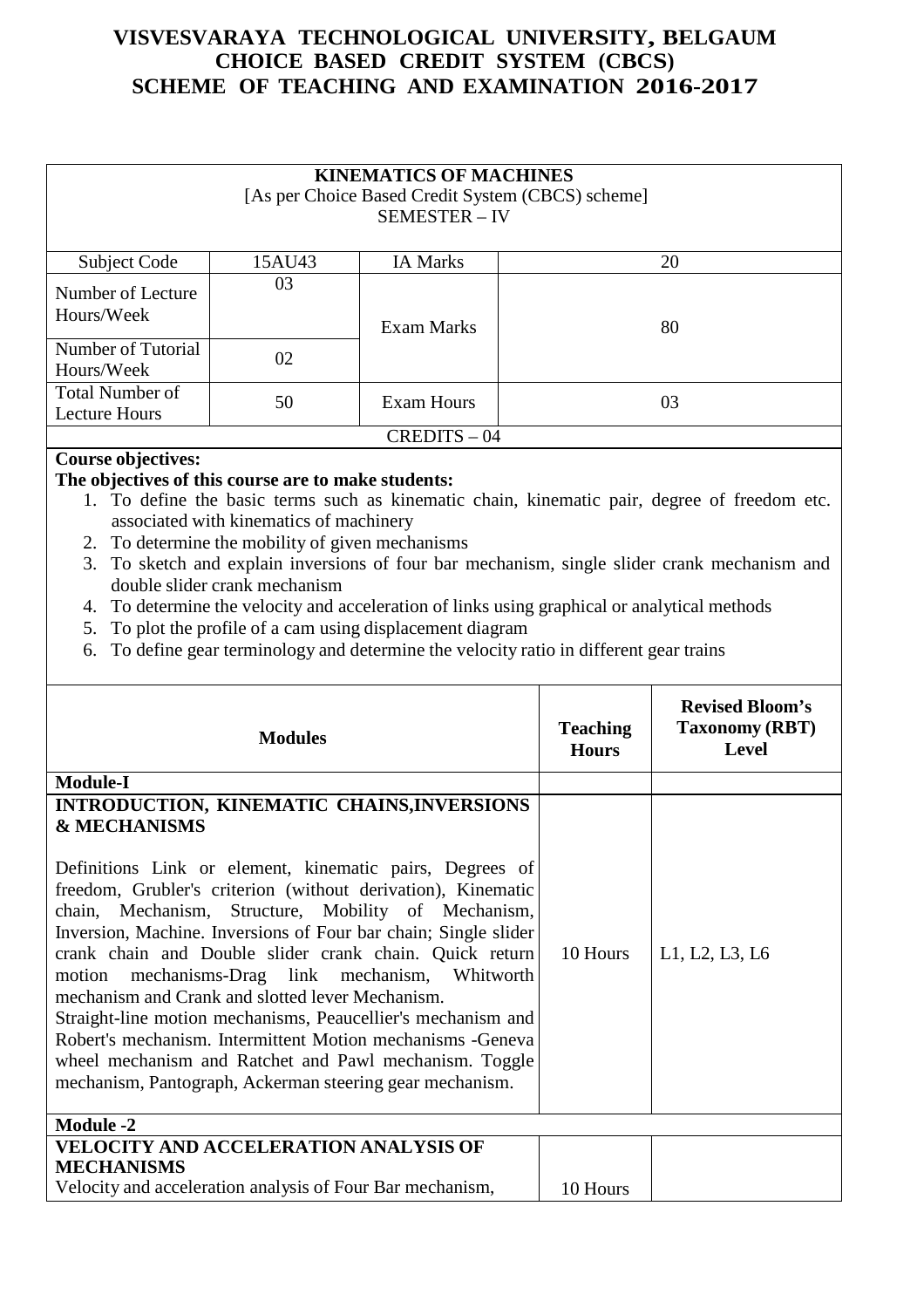| slider crank mechanism and Simple Mechanisms by vector<br>polygons: Relative velocity and acceleration of particles .in a<br>common link, relative velocity and accelerations of coincident                                                                                                                                                                                                                                                                                                                                                                             |          | L1, L2, L3, L4, L6 |  |  |
|-------------------------------------------------------------------------------------------------------------------------------------------------------------------------------------------------------------------------------------------------------------------------------------------------------------------------------------------------------------------------------------------------------------------------------------------------------------------------------------------------------------------------------------------------------------------------|----------|--------------------|--|--|
| Particles on separate links- Coriolis component of<br>acceleration. Angular velocity and angular acceleration of links,                                                                                                                                                                                                                                                                                                                                                                                                                                                 |          |                    |  |  |
| velocity of rubbing. Definition, Kennedy's Theorem,                                                                                                                                                                                                                                                                                                                                                                                                                                                                                                                     |          |                    |  |  |
| Determination of linear and angular velocity using                                                                                                                                                                                                                                                                                                                                                                                                                                                                                                                      |          |                    |  |  |
| instantaneous center method                                                                                                                                                                                                                                                                                                                                                                                                                                                                                                                                             |          |                    |  |  |
| <b>Module -3</b>                                                                                                                                                                                                                                                                                                                                                                                                                                                                                                                                                        |          |                    |  |  |
| VELOCITY AND ACCELERATION ANALYSIS<br>OF                                                                                                                                                                                                                                                                                                                                                                                                                                                                                                                                |          |                    |  |  |
| <b>MECHANISMS, KLEIN'S CONSTRUCTION:</b>                                                                                                                                                                                                                                                                                                                                                                                                                                                                                                                                |          |                    |  |  |
| Analysis of velocity and acceleration of single slider crank<br>mechanism. Analysis of four bar chain and slider crank chain<br>using analytical expressions. (Use of complex algebra and<br>vector algebra)<br>Analysis of velocity and acceleration of single slider crank<br>mechanism by Klens's construction.                                                                                                                                                                                                                                                      | 10 Hours | L1, L2, L3, L4, L6 |  |  |
| <b>Module -4</b>                                                                                                                                                                                                                                                                                                                                                                                                                                                                                                                                                        |          |                    |  |  |
| <b>GEARS &amp; GEAR TRAINS</b><br>Gear terminology, Law of gearing, Characteristics of involute<br>action, Path of contact, Arc of contact, Contact ratio of Spur,<br>Helical, Bevel and Worm gears, Interference in involute gears.<br>Methods of avoiding interference, Back lash. Comparison of<br>involute and cycloidal teeth. Profile Modification.<br>Types of Gear trains, velocity ratio, Train value, Algebraic and<br>tabular methods of finding velocity ratio of epicyclic gear<br>trains. Tooth load and torque calculations in epicyclic gear<br>trains. | 10Hours  | L1, L2, L3, L4, L6 |  |  |
| <b>Module -5</b>                                                                                                                                                                                                                                                                                                                                                                                                                                                                                                                                                        |          |                    |  |  |
| <b>CAMS</b><br>Types of cams, Types of followers. Displacement, Velocity<br>and, Acceleration time curves for cam profiles. Disc cam with<br>reciprocating follower having knife-edge, roller and flat-face<br>follower, Disc cam with oscillating roller follower. Follower<br>motions<br>including<br>SHM,<br>Uniform<br>velocity,<br>uniform<br>acceleration and retardation and Cycloidal motion.                                                                                                                                                                   | 10 Hours | L1, L2, L3, L4, L6 |  |  |
| <b>Course outcomes:</b><br>On completion of this course, students are able to:<br>1. Define and explain the terms such as Link, Kinematic chain, Kinematic pair, types of pairs,<br>degree freedom, Mechanism, Machine Mobility.<br>2. Sketch and explain various types of mechanisms, and their inversions.<br>Draw Velocity and Acceleration of simple mechanisms using Instantaneous centre method.<br>3.                                                                                                                                                            |          |                    |  |  |

- 3. Draw Velocity and Acceleration of simple mechanisms using Instantaneous centre method, Analytical and Graphical methods.
- 4. Explain the Gear terminology, Law of gearing, gear tooth systems
- 5. Determine the velocity ratio of different types of gear trains using tabular and algebraic methods
- 6. To draw cam profile and calculate the velocity and acceleration of cams at any given instant.

# **Graduate Attributes (as per NBA):**

- o Engineering Knowledge.
- o Problem Analysis.
- o Design / development of solutions (partly).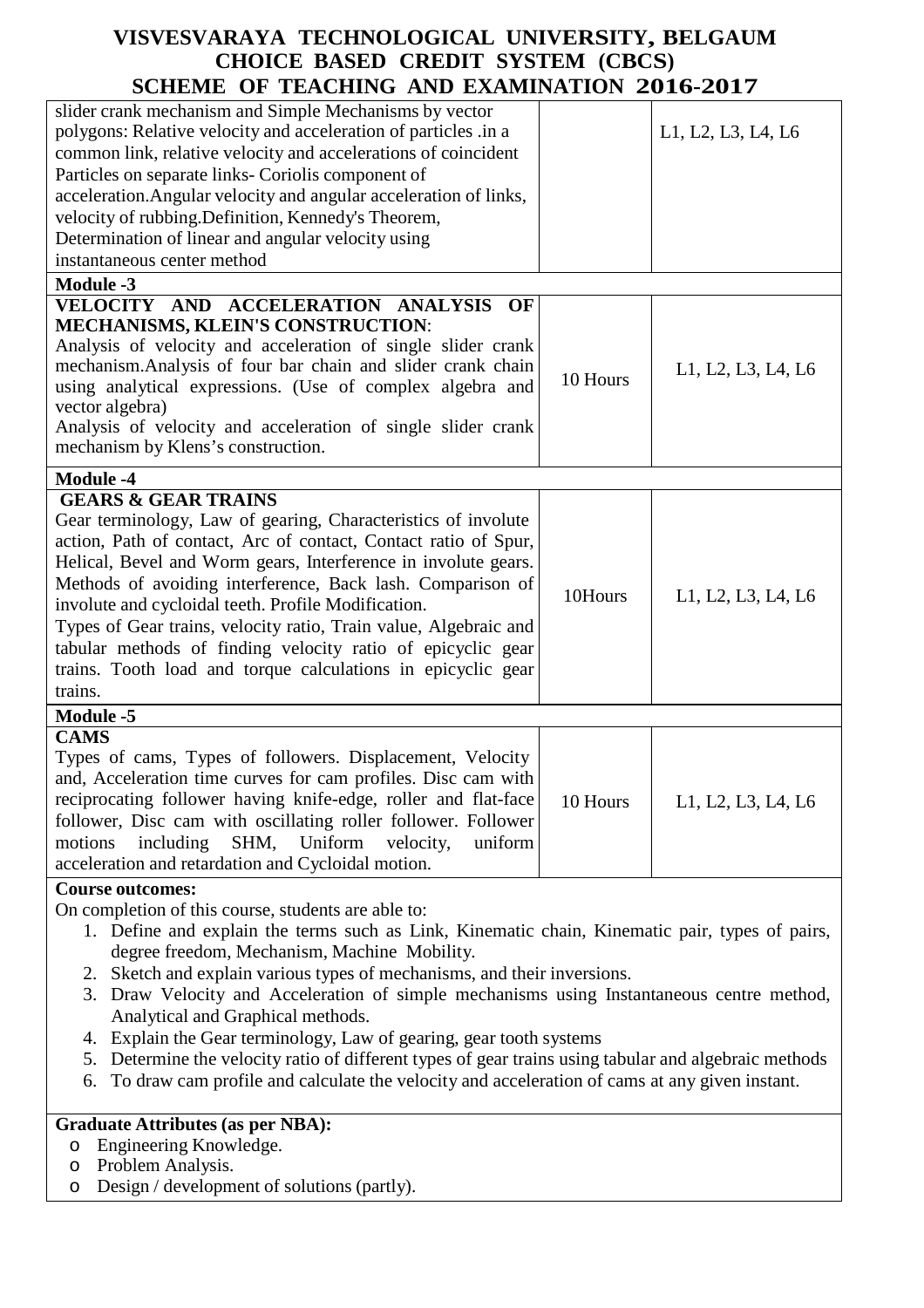#### **Question paper pattern:**

The question paper will have ten questions.

Each full question consists of 16 marks.

There will be 2full questions (with a maximum of four sub questions) from each module.

Each full question will have sub questions covering all the topics under a module.

The students will have to answer 5 full questions, selecting one full question from each module.

#### **Text Books:**

- 1. **Theory of Machines",** Rattan S.S, Tata McGraw-Hill Publishing Company Ltd., New Delhi, and  $3<sup>rd</sup>$  edition -2009.
- 2. **"Theory of Machines",** Sadhu Singh, Pearson Education (Singapore) Pvt. Ltd, Indian Branch New Delhi, 2nd Edi. 2006

#### **Reference Books:**

- 1. **"Theory of Machines & Mechanisms**", J.J. Uicker, , G.R. Pennock, J.E. Shigley. OXFORD 3rd Ed. 2009.
- 2. **Mechanism and Machine theory**, Ambekar, PHI

Graphical Solutions may be obtained either on the Graph Sheets or on the Answer Book itself.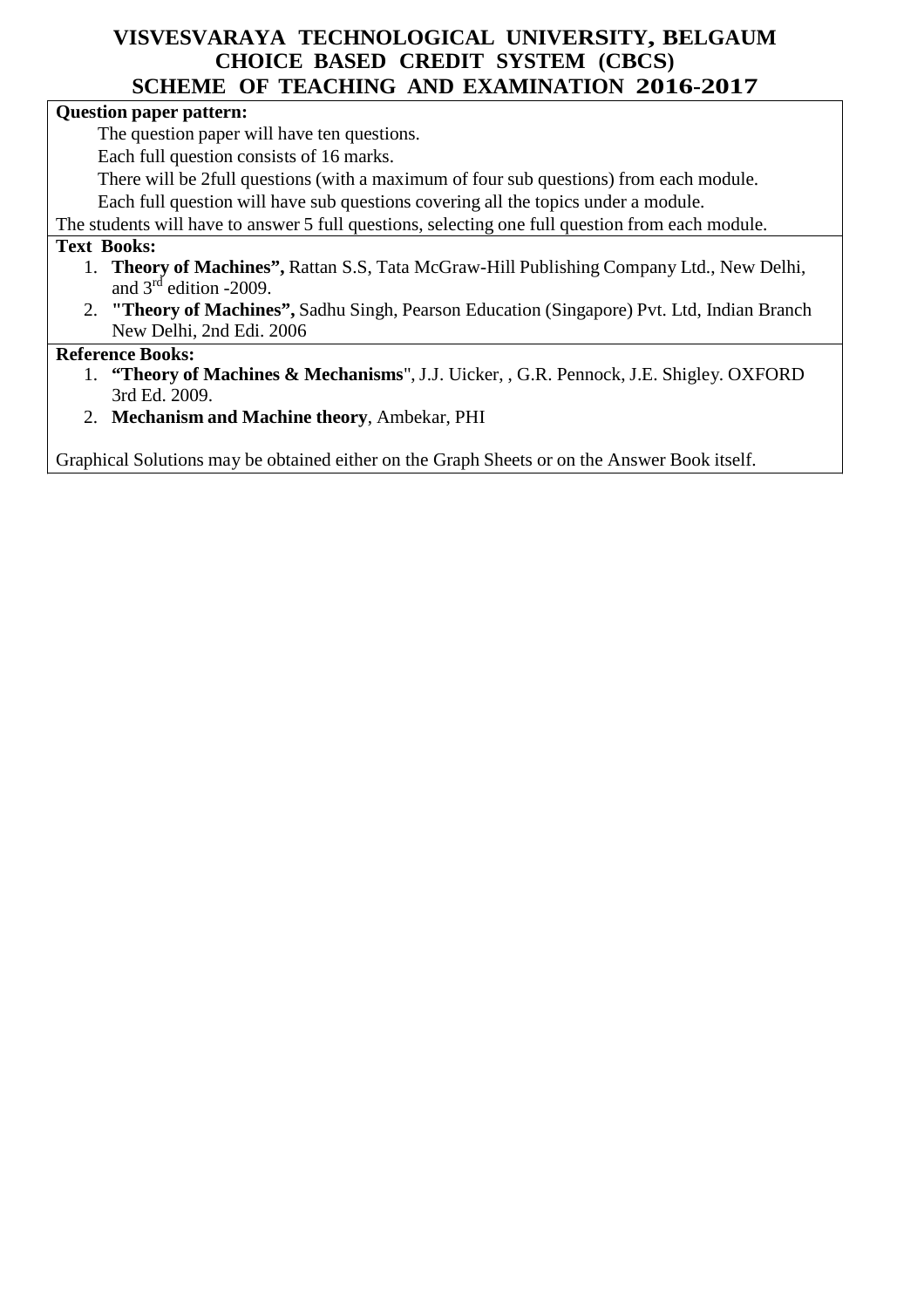| <b>AUTOMOTIVE ENGINE</b><br>[As per Choice Based Credit System (CBCS) scheme]<br>SEMESTER - IV |        |                 |    |  |  |
|------------------------------------------------------------------------------------------------|--------|-----------------|----|--|--|
| Subject Code                                                                                   | 15AU44 | <b>IA Marks</b> | 20 |  |  |
| Number of Lecture<br>Hours/Week                                                                | 04     | Exam Marks      | 80 |  |  |
| <b>Total Number of</b><br>Lecture Hours                                                        | 50     | Exam Hours      | 03 |  |  |
| $CREDITS - 04$                                                                                 |        |                 |    |  |  |

#### **Course objectives:**

#### **The objectives of this course are to make students:**

- 1. To differentiate between the constructions details of spark ignition and compression ignition engines and to classify engines.
- 2. To explain the construction and working principle of fuel systems
- 3. To gain the knowledge of combustion process in SI and CI engines
- 4. To have the thorough knowledge of supercharging and turbo charging and apply the same to IC engines
- **5.** To gain knowledge of cooling and lubrication systems in automotive engines

| <b>Modules</b>                                                                                                                                                                                                                                                                                                                                                                                                                                                               | <b>Teaching</b><br><b>Hours</b> | <b>Revised</b><br><b>Bloom's</b><br><b>Taxonomy</b><br>(RBT) Level |
|------------------------------------------------------------------------------------------------------------------------------------------------------------------------------------------------------------------------------------------------------------------------------------------------------------------------------------------------------------------------------------------------------------------------------------------------------------------------------|---------------------------------|--------------------------------------------------------------------|
| <b>Module-I</b>                                                                                                                                                                                                                                                                                                                                                                                                                                                              |                                 |                                                                    |
| <b>CONSTRUCTION AND OPERATION</b><br>Engine classification, Constructional details of spark ignition (SI) and<br>compression ignition (CI) engines. Working principles. Two stroke SI and<br>CI engines – construction and working. Comparison of SI and CI engines<br>and four stroke and two stroke engines, theoretical and actual valve timing<br>diagrams for engines.<br>Engine Cycles: theoretical Otto, diesel and dual cycles, Fuel-air Cycles and<br>Actual cycle. | 10 Hours                        | L1, L2                                                             |
| <b>Module -2</b>                                                                                                                                                                                                                                                                                                                                                                                                                                                             |                                 |                                                                    |
| <b>FUEL SYSTEMS</b><br>Air fuel ratio requirements of SI engines, Working of a simple fixed venturi<br>carburetor and limitations, gasoline injection system, types, Diesel fuel<br>injection systems-inline pumps, distributor pumps, Types of Nozzles, Unit<br>injector and common rail injection systems, Need and types of governor<br>for diesel engines and their comparison.                                                                                          | 10 Hours                        | L1, L2, L4                                                         |
| <b>Module -3</b>                                                                                                                                                                                                                                                                                                                                                                                                                                                             |                                 |                                                                    |
| <b>COMBUSTION IN S.I AND C.I. ENGINES</b><br>Introduction to combustion in SI and CI engines and stages of<br>combustion. Factors effecting ignition lag and flame propagation in S.I.<br>Engines, factors effecting delay period and uncontrolled combustion in C.I.<br>Engines. Importance of Swirl, squish and turbulence in C.I. Engines                                                                                                                                 | 10 Hours                        | L1, L3, L4, L5                                                     |
| <b>Module -4</b>                                                                                                                                                                                                                                                                                                                                                                                                                                                             |                                 |                                                                    |
| <b>SUPERCHARGING, TURBOCHARGING and COOLING SYSTEMS</b><br>Supercharging and Turbocharging, Different methods of turbocharging,<br>Intercooling, Turbocharger controls including, waster gate, variable<br>Need for cooling, types of cooling systems- air and liquid<br>geometry,                                                                                                                                                                                           | 10 Hours                        | L4, L5, L6                                                         |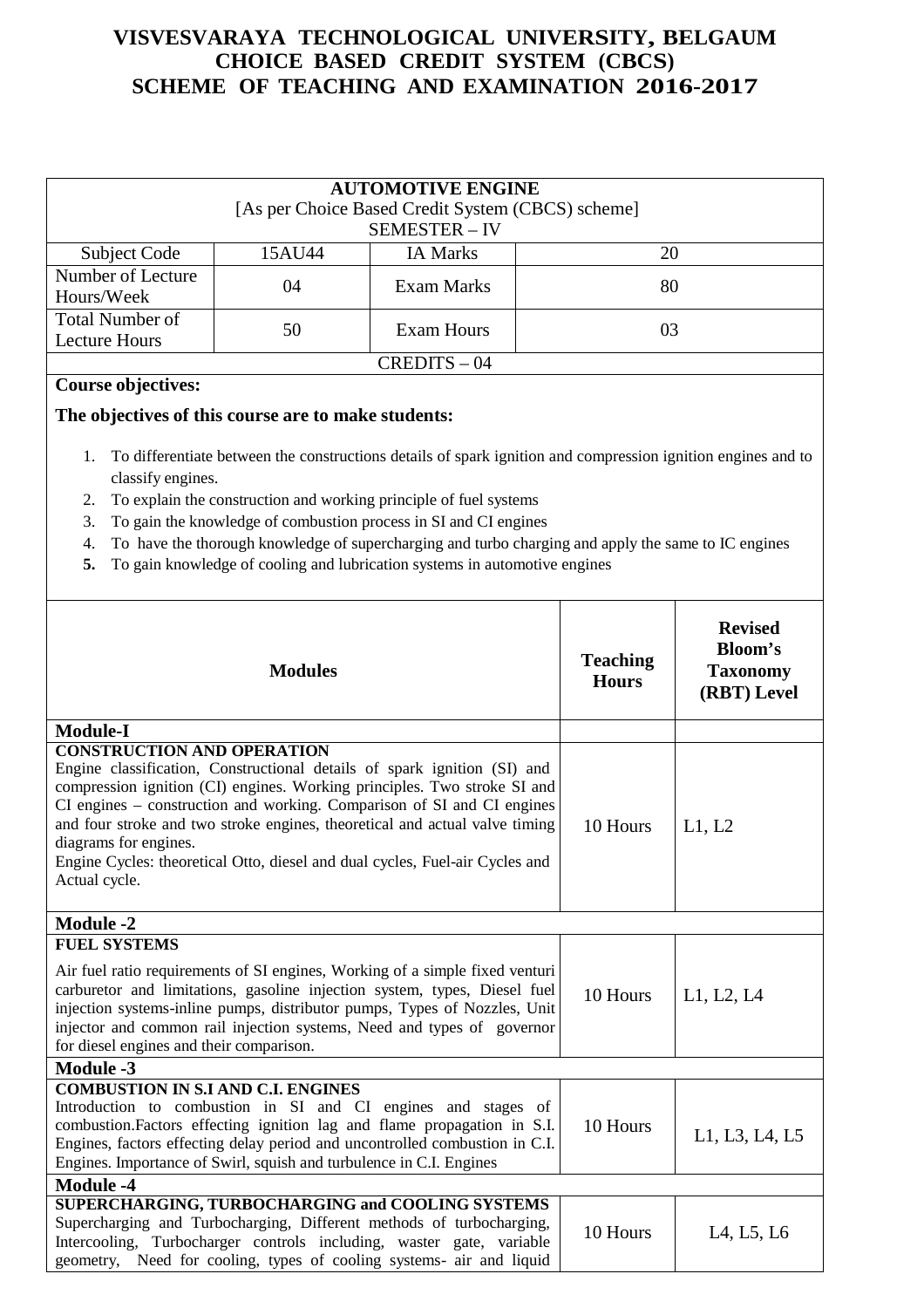| SCHEME OF TEACHING AND EXAMINATION                                                                    |          |                |
|-------------------------------------------------------------------------------------------------------|----------|----------------|
| cooling systems. Thermo-syphon and forced circulation and pressurized                                 |          |                |
| cooling systems. Properties of coolants.                                                              |          |                |
| Fuels: In                                                                                             |          |                |
| <b>Module -5</b>                                                                                      |          |                |
| <b>FUELS AND LUBRICANTS</b>                                                                           |          |                |
| Fuels for S.I and C. I engines and their requirements, Fuel ratings necessity                         |          |                |
| of lubrication systems. Types-mist, pressure feed, dry and wet sump                                   |          |                |
| systems. Properties of lubricants.BIS standards for fuels and lubricants.                             | 10 Hours | L1, L3, L4, L5 |
|                                                                                                       |          |                |
|                                                                                                       |          |                |
|                                                                                                       |          |                |
| Course outcomes: On completion of this course, students are able to:                                  |          |                |
| Explain the constructional details of SI and CI engines and classify engines<br>1.                    |          |                |
| Explain the construction and working of carburetors and fuel injection pumps<br>2.                    |          |                |
| Explain the combustion process in SI and CI engines<br>3.                                             |          |                |
| Suggest an efficient cooling system for IC engines<br>4.                                              |          |                |
| Suggest a proper lubricant to be used in an automobile used in various environmental conditions<br>5. |          |                |
|                                                                                                       |          |                |
| <b>Graduate Attributes (as per NBA):</b>                                                              |          |                |
| Engineering Knowledge.<br>$\circ$                                                                     |          |                |
| Problem Analysis.<br>$\circ$                                                                          |          |                |
| Design / development of solutions (partly).<br>O                                                      |          |                |
| <b>Question paper pattern:</b>                                                                        |          |                |
| The question paper will have ten questions.                                                           |          |                |
|                                                                                                       |          |                |
| Each full question consists of 16 marks.                                                              |          |                |
| There will be 2full questions (with a maximum of four sub questions) from each module.                |          |                |
| Each full question will have sub questions covering all the topics under a module.                    |          |                |
| The students will have to answer 5 full questions, selecting one full question from each module.      |          |                |
| <b>Text Books:</b>                                                                                    |          |                |
| V. Ganesan "Internal Combustion Engines" 2007, Tata McGraw Hill<br>1.                                 |          |                |
| Ramalingam K.K., "Internal Combustion Engines", Sci-Tech Publications, 2005.<br>2.                    |          |                |
|                                                                                                       |          |                |
| <b>Reference Books:</b>                                                                               |          |                |
| 1. Heisler "Advanced Engine Technology" SAE Publication                                               |          |                |
| Edward F. Obert "Internal Combustion Engines"<br>2.                                                   |          |                |
| H.N. Gupta Fundamentals of Internal Combustion Engines, PHI<br>3.                                     |          |                |
| Mathur and Sharma "Internal Combustion Engines " DhanpatRai and Sons 2002<br>4.                       |          |                |
| John B. Heywood, "Fundamentals of Internal Combustion Engines",<br>5.                                 |          |                |
|                                                                                                       |          |                |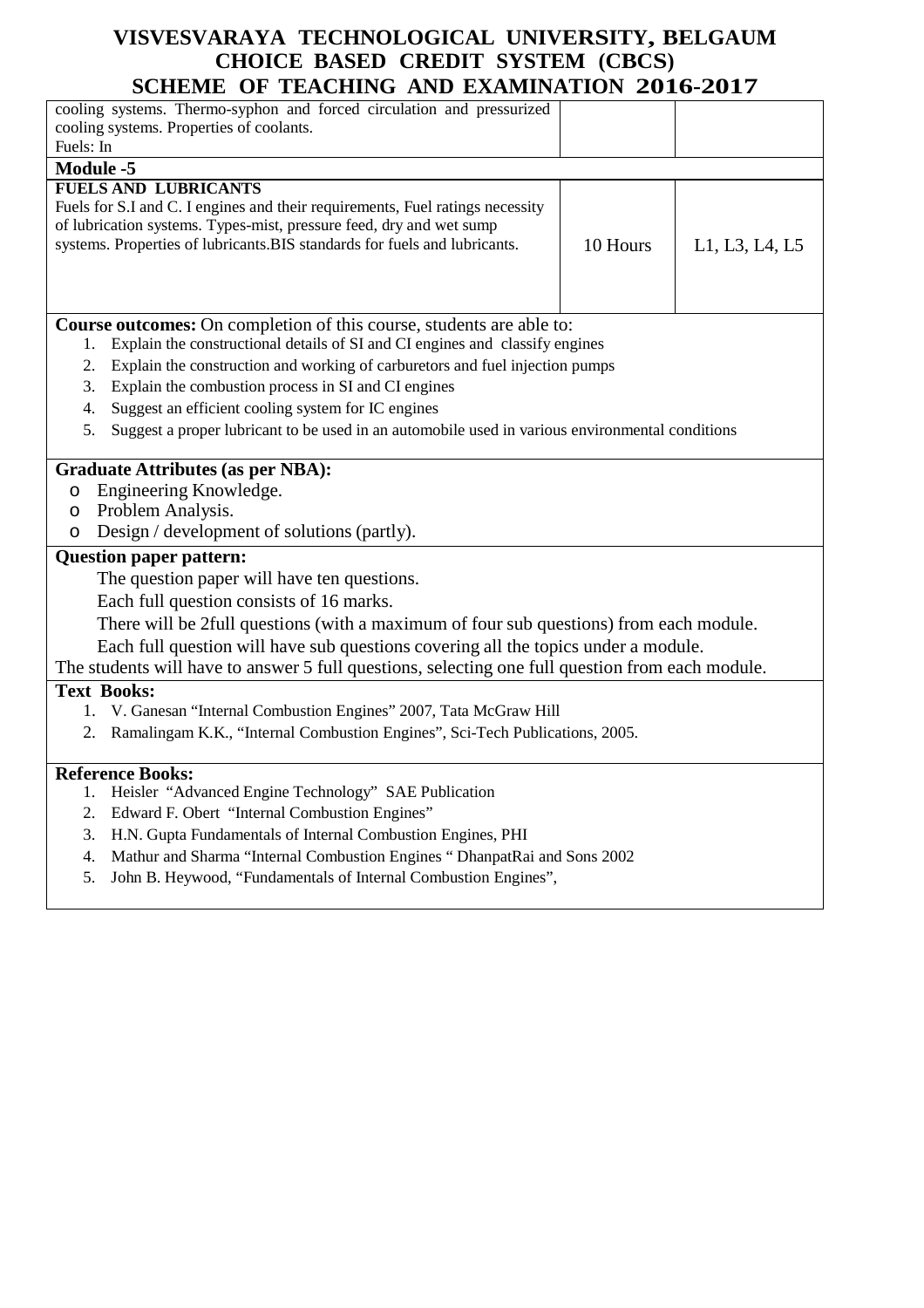| <b>COMPUTER AIDED MACHINE DRAWING</b><br>[As per Choice Based Credit System (CBCS) scheme]<br>SEMESTER - IV |              |                   |    |  |  |
|-------------------------------------------------------------------------------------------------------------|--------------|-------------------|----|--|--|
| Subject Code<br><b>IA Marks</b><br>15AU45<br>20                                                             |              |                   |    |  |  |
| Number of Lecture<br>Hours/Week                                                                             | $T-01, P-03$ | <b>Exam Marks</b> | 80 |  |  |
| <b>Total Number of</b><br>Exam Hours<br>50<br>03<br>Lecture Hours                                           |              |                   |    |  |  |
| $CREDITS - 04$                                                                                              |              |                   |    |  |  |

### **Course objectives:**

#### **The objectives of this course are to make students:**

- 1. To acquaint with the tools of drafting and modeling software
- 2. To draw the solutions to sections of solids, draw orthographic views of simple machine parts using software
- 3. To sketch and explain various thread forms and their application
- 4. To calculate parameters related to riveted joints and sketch them
- 5. To prepare assembly drawing from the list of components
- 6. To create solid models and draw the sectional views of automotive systems

| PART A (2D Only)                                                                                                                                                                                                                                                                                                                                                                                                                                                                                                                                                                                                                                                                                                                         |                                 |                                                                    |
|------------------------------------------------------------------------------------------------------------------------------------------------------------------------------------------------------------------------------------------------------------------------------------------------------------------------------------------------------------------------------------------------------------------------------------------------------------------------------------------------------------------------------------------------------------------------------------------------------------------------------------------------------------------------------------------------------------------------------------------|---------------------------------|--------------------------------------------------------------------|
| <b>Modules</b>                                                                                                                                                                                                                                                                                                                                                                                                                                                                                                                                                                                                                                                                                                                           | <b>Teaching</b><br><b>Hours</b> | <b>Revised</b><br><b>Bloom's</b><br><b>Taxonomy</b><br>(RBT) Level |
| <b>Module-I</b>                                                                                                                                                                                                                                                                                                                                                                                                                                                                                                                                                                                                                                                                                                                          |                                 |                                                                    |
| <b>INTRODUCTION:</b><br>Review of graphic interface of the software. Basic sketching<br>commands and navigational commands. Starting a new drawing<br>sheet. Sheet sizes. Naming a drawing. Drawing units, grid and<br>snap.<br>Sections of Solids: Sections of Pyramids, Prisms, Cubes,<br>Tetrahedrons, Cones and Cylinders resting only on their bases<br>(No problems on, axis inclinations, spheres and hollow<br>solids). True shape of sections.<br><b>Orthographic views:</b> Conversion of pictorial views into<br>orthographic projections of simple machine parts with or without<br>section. (Bureau of Indian Standards conventions are to be<br>followed for the drawings) Hidden line conventions.Precedence<br>of lines. | 08 Hours                        | L1, L2, L3,<br>L <sub>5</sub>                                      |
| <b>Module -2</b>                                                                                                                                                                                                                                                                                                                                                                                                                                                                                                                                                                                                                                                                                                                         |                                 |                                                                    |
| <b>THREAD FORMS</b><br>Thread terminology, forms of threads - BSW Thread, Sellers<br>thread, ISO Metric thread, square and Acme thread. Conventional<br>representation of threads.<br>Fasteners: Hexagonal headed bolt and nut with washer<br>(assembly), square-headed bolt and nut with washer (assembly).<br>Types of Bolt heads, special types of nuts, locking of nuts, Studs,                                                                                                                                                                                                                                                                                                                                                      | 08 Hours                        | L1, L5                                                             |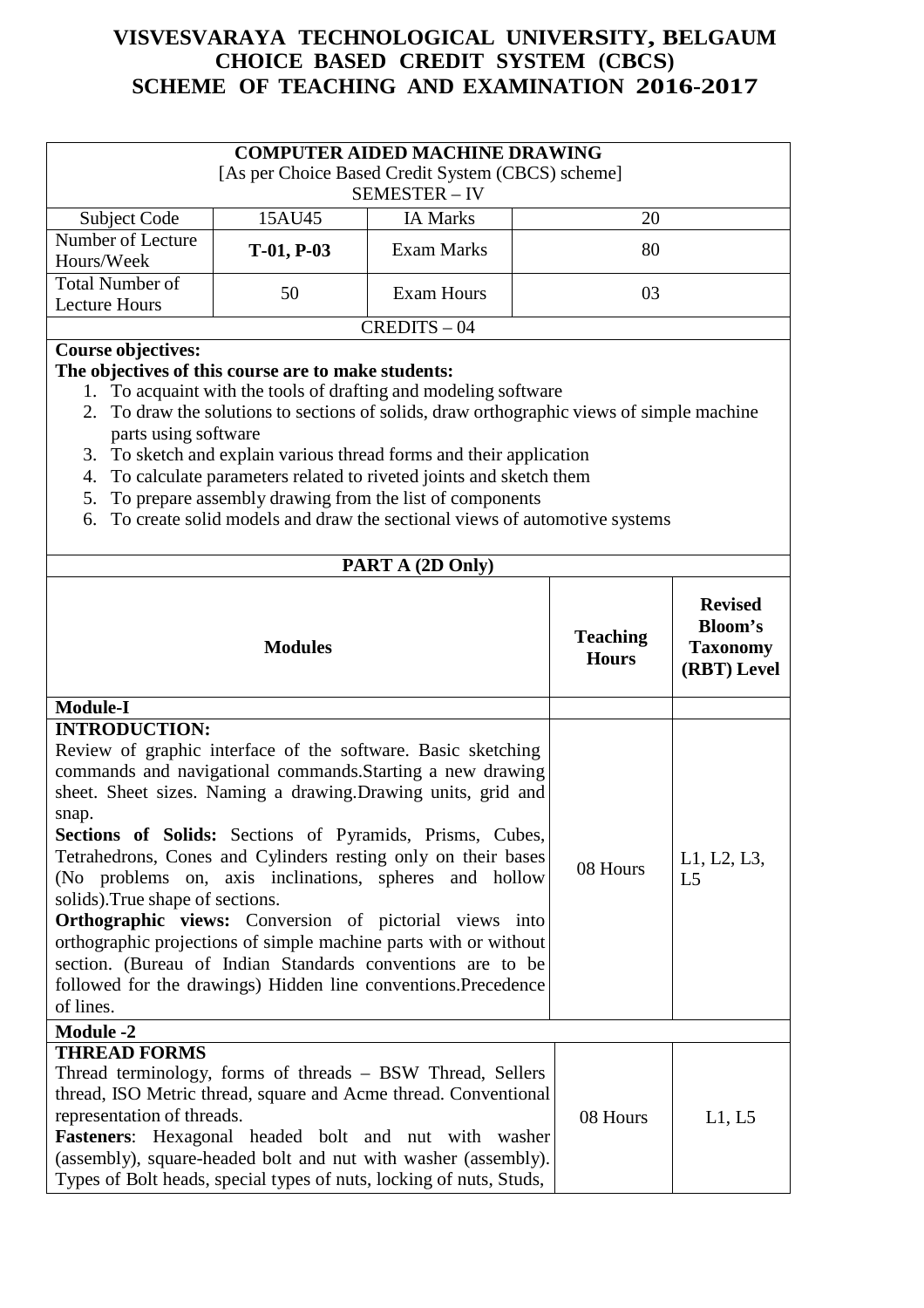| SCHEME OF TEACHING AND EXAMINATION 2010-2017                                                                                                                                                                                                                                                                                                                                                                                                                                                                                                                                                                                                                                                                                                                                                                                                                                                                                                                                                                                                                                                                 |          |                               |
|--------------------------------------------------------------------------------------------------------------------------------------------------------------------------------------------------------------------------------------------------------------------------------------------------------------------------------------------------------------------------------------------------------------------------------------------------------------------------------------------------------------------------------------------------------------------------------------------------------------------------------------------------------------------------------------------------------------------------------------------------------------------------------------------------------------------------------------------------------------------------------------------------------------------------------------------------------------------------------------------------------------------------------------------------------------------------------------------------------------|----------|-------------------------------|
| set screws, grub screws.                                                                                                                                                                                                                                                                                                                                                                                                                                                                                                                                                                                                                                                                                                                                                                                                                                                                                                                                                                                                                                                                                     |          |                               |
|                                                                                                                                                                                                                                                                                                                                                                                                                                                                                                                                                                                                                                                                                                                                                                                                                                                                                                                                                                                                                                                                                                              |          |                               |
| <b>PART B (2D Only)</b>                                                                                                                                                                                                                                                                                                                                                                                                                                                                                                                                                                                                                                                                                                                                                                                                                                                                                                                                                                                                                                                                                      |          |                               |
| <b>Module -3</b>                                                                                                                                                                                                                                                                                                                                                                                                                                                                                                                                                                                                                                                                                                                                                                                                                                                                                                                                                                                                                                                                                             |          |                               |
| <b>KEYS, COTTER AND KNUCKLE JOINTS</b><br>Types of Keys, Cotter and knuckle Joints Riveted Joints: lap<br>joints- single and double riveted lap joints, butt joints with<br>single/double cover straps (Chain and Zigzag, using snaphead<br>rivets).                                                                                                                                                                                                                                                                                                                                                                                                                                                                                                                                                                                                                                                                                                                                                                                                                                                         | 08 Hours | L1, L2, L5                    |
| <b>Module -4</b>                                                                                                                                                                                                                                                                                                                                                                                                                                                                                                                                                                                                                                                                                                                                                                                                                                                                                                                                                                                                                                                                                             |          |                               |
| <b>AUTOMOTIVE COMPONENTS</b><br>Spark plug, IC Engine valve, Rocker arm, Cylinder liner, Stub-<br>axle, Oldham's coupling and universal coupling (Hooks' Joint)<br><b>Couplings:</b> Split Muff coupling, Protected type flanged coupling,<br>pin                                                                                                                                                                                                                                                                                                                                                                                                                                                                                                                                                                                                                                                                                                                                                                                                                                                            | 08 Hours | L1, L2, L5                    |
| <b>PART C-ASSEMBLY DRAWINGS (Part drawings should be given)</b>                                                                                                                                                                                                                                                                                                                                                                                                                                                                                                                                                                                                                                                                                                                                                                                                                                                                                                                                                                                                                                              |          |                               |
| Assembly drawing of following machine parts (3D parts to be<br>created and assembled and then getting 2D drawing with required<br>views, along with 3D part drawings).<br>1. Plummer block (Pedestal Bearing)<br>2. Petrol Engine piston<br>3. I.C. Engine connecting rod<br>4. Screw Jack<br>5. Single cylinder crank shaft<br>6. Machine vice                                                                                                                                                                                                                                                                                                                                                                                                                                                                                                                                                                                                                                                                                                                                                              | 18 Hours | L1, L3, L4,<br>L <sub>5</sub> |
| <b>Course outcomes:</b><br>1. Use the Solid Edge software for drawing and solid modeling.<br>2. Sketch the solutions of the sections of solids, determine the inclination of the cutting<br>plane when true shape of section of an object is given.<br>3. Sketch and draw the orthographic views of simple machine parts (top view, front view,<br>side view) using first angle projection.<br>4. Sketch and draw the sectional views of simple machine parts.<br>5. Sketch and draw ISO metric threads, Square, ACME & BSW forms of threads using<br>conventional representation.<br>6. Distinguish between temporary and permanent joints and sketch and draw the different<br>types of keys.<br>7. Sketch and draw two views of different types of riveted joints<br>8. Sketch and draw two views of different automotive components, couplings and joints<br>9. Create solid models of different parts and assemble them and draw their sectional views<br>using Solid Edge software.<br>10. Prepare assembly drawings along with their bill of material.<br>$C$ reducts $A$ thributes (as now ND $A$ ). |          |                               |

**Graduate Attributes (as per NBA):** o Engineering Knowledge.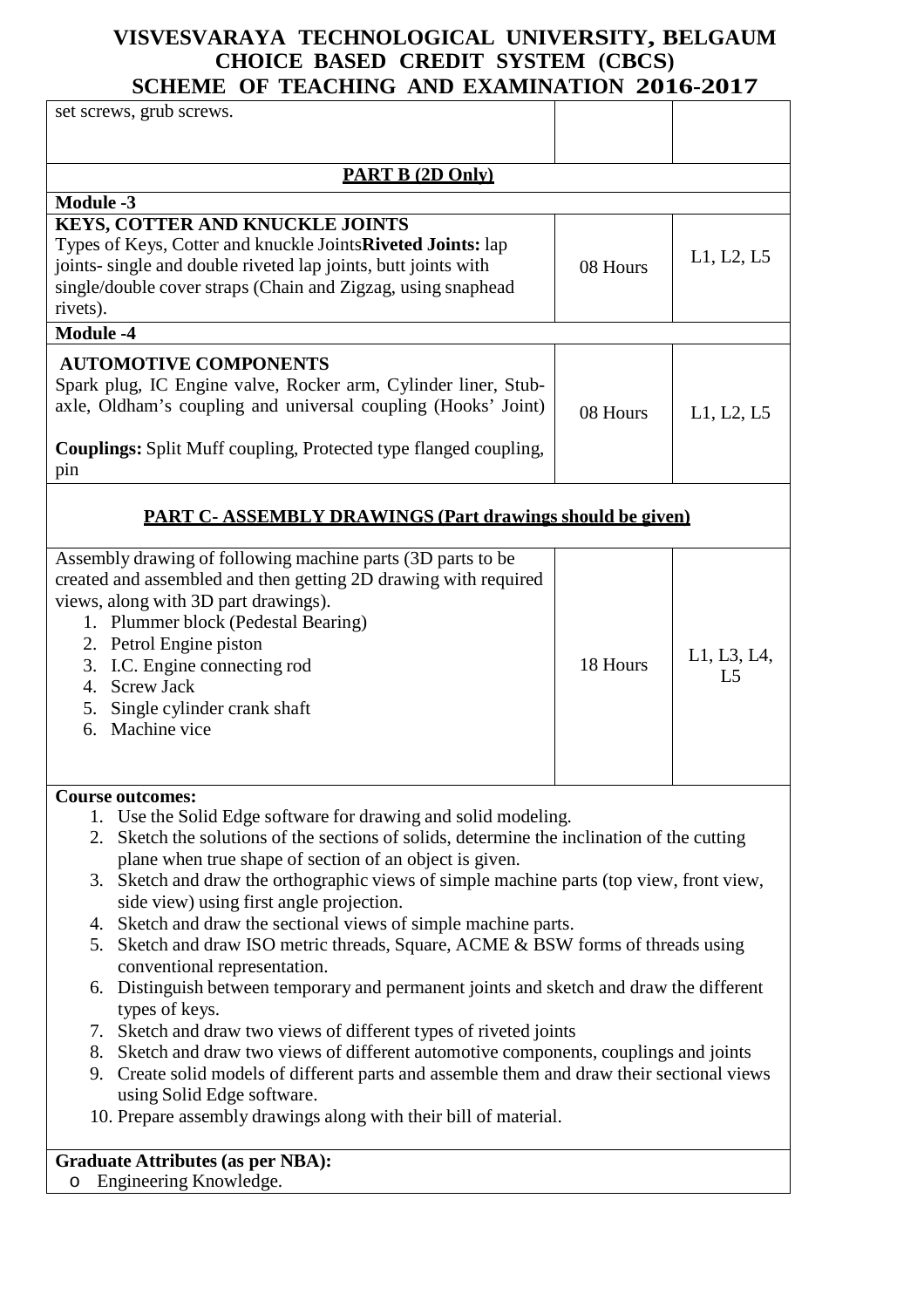- o Problem Analysis.
- o Design / development of solutions (partly).

### **Text Books:**

- 1. 'Machine Drawing' , K.R. Gopala Krishna, Subhash Publication.
- 2. 'A Primer on Computer Aided Machine Drawing', Published by VTU, Belgaum.
- 3. 'Machine Drawing', N.D.Bhat&V.M.Panchal
- 4. 'Automobile Engineering Drawing', R.B.Gupta, SatyaPrakashan, New Delhi

#### **Reference Books:**

- 1. 'A Text Book of Computer Aided Machine Drawing', S. Trymbaka Murthy, CBS Publishers, New Delhi, 2007
- 2. 'Machine Drawing with Auto CAD'. GoutamPurohit&GouthamGhosh, 1st Indian print Pearson Education, 2005
- 3. 'Machine Drawing' , N. Siddeshwar, P. Kanniah, V.V.S. Sastri, Tata Mc GrawHill,2006

### **Internal assessment: 20 Marks**

All the sheets should be drawn in the class using software. Sheet sizes should be A3/A4. All sheets must be submitted at the end of the class by taking printouts.

**Scheme of Examination:** Two questions to be set from each Part.

Student has to answer one question from each Part.

| <b>Total</b>   | $=$ | 80 Marks |          |
|----------------|-----|----------|----------|
| PART-C: $1x50$ |     | $=$      | 50 Marks |
| PART-B: $1x15$ |     | $\equiv$ | 15 Marks |
| $PART-A: 1x15$ |     | $\equiv$ | 15 Marks |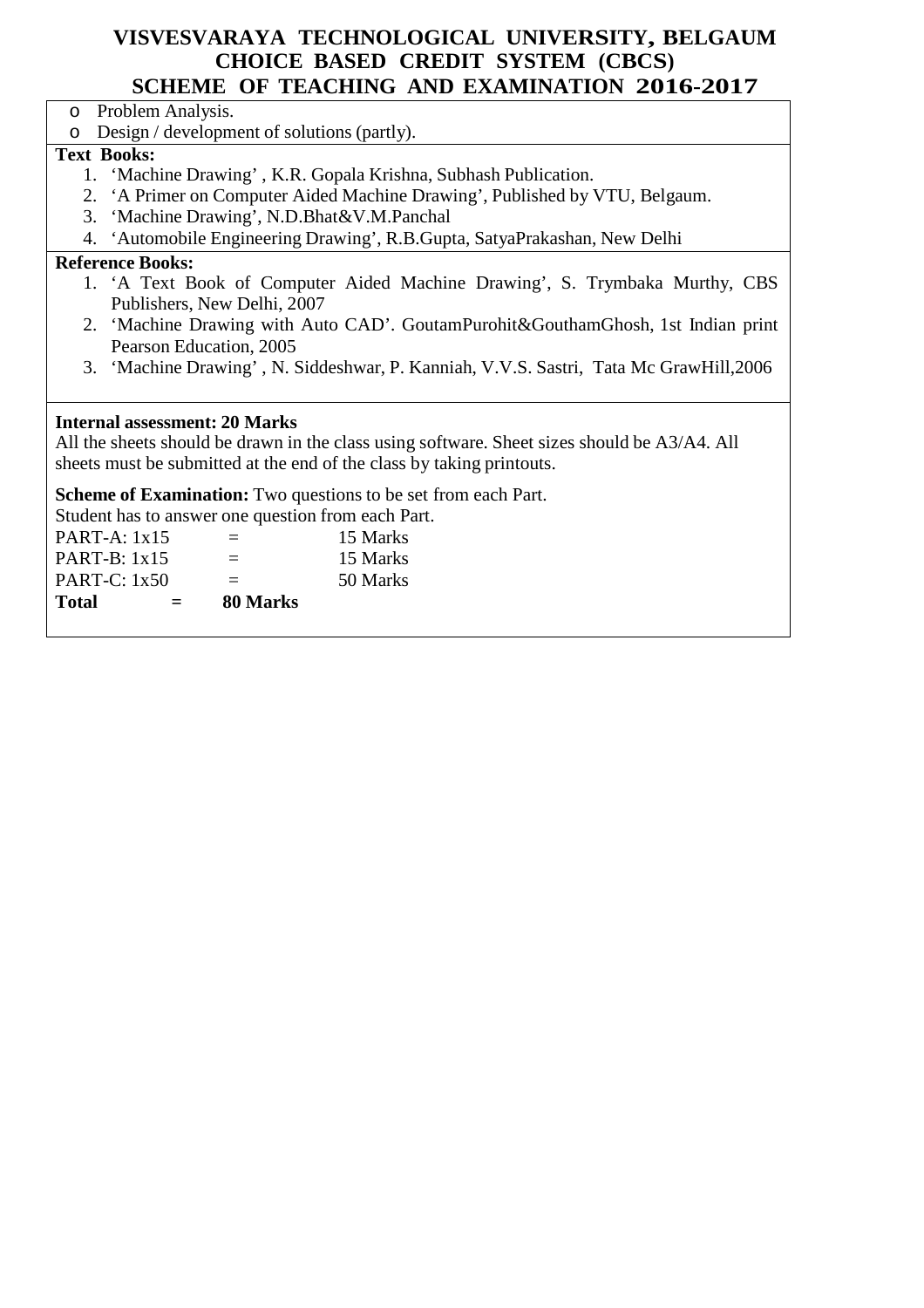| <b>MANUFACTURING PROCESS -II</b><br>[As per Choice Based Credit System (CBCS) scheme]<br>SEMESTER - IV |    |            |    |  |  |  |
|--------------------------------------------------------------------------------------------------------|----|------------|----|--|--|--|
| Subject Code<br><b>IA Marks</b><br>20<br>15AU46                                                        |    |            |    |  |  |  |
| Number of Lecture<br>Hours/Week                                                                        | 03 | Exam Marks | 80 |  |  |  |
| <b>Total Number of</b><br>Exam Hours<br>40<br>03<br>Lecture Hours                                      |    |            |    |  |  |  |
| $CREDITS - 03$                                                                                         |    |            |    |  |  |  |

### **Course objectives:**

#### **The objectives of this course are:**

- 1. To explain the nomenclature of single point cutting tool, mechanics of chip formation, tool failure criteria and to solve problems on evaluation of tool life
- 2. To explain the construction and working of various systems in a Lathe, Shaper, Planing and Drilling machine
- 3. To classify grinding and milling machines and explain their construction
- 4. Explain the principles of broaching

| <b>Modules</b>                                                                                                                                                                                                                                                                                                                                                                                                                                                                                                                                                                                                                                                                                                                                                                                                                              | <b>Teaching</b><br><b>Hours</b> | <b>Revised</b><br><b>Bloom's</b><br><b>Taxonomy</b><br>(RBT)<br><b>Level</b> |
|---------------------------------------------------------------------------------------------------------------------------------------------------------------------------------------------------------------------------------------------------------------------------------------------------------------------------------------------------------------------------------------------------------------------------------------------------------------------------------------------------------------------------------------------------------------------------------------------------------------------------------------------------------------------------------------------------------------------------------------------------------------------------------------------------------------------------------------------|---------------------------------|------------------------------------------------------------------------------|
| <b>Module-I</b>                                                                                                                                                                                                                                                                                                                                                                                                                                                                                                                                                                                                                                                                                                                                                                                                                             |                                 |                                                                              |
| METAL CUTTING& CUTTING TOOL<br>THEORY OF<br><b>MATERIALS</b><br>Single point cutting tool nomenclature, geometry, Mechanics of<br>Chip Formation, Types of Chips. Merchants circle diagram and<br>analysis, Ernst Merchant's solution, shear angle relationship,<br>problems on Merchant's circle diagram analysis. Tool Wear and<br>Tool failure, tool life. Effects of cutting parameters on tool<br>life.Tool Failure Criteria, Taylor's Tool Life equation, Problems<br>on tool life evaluation. Desired properties and types of cutting<br>tool materials - HSS, carbides coated carbides, ceramics. Cutting<br>fluids - Desired properties, types and selection. Heat generation in<br>metal cutting, factors affecting heat generation. Heat distribution<br>in tool and workpiece and chip. Measurement of tool tip<br>temperature. | 08 Hours                        | L1, L2, L3                                                                   |
| <b>Module -2</b>                                                                                                                                                                                                                                                                                                                                                                                                                                                                                                                                                                                                                                                                                                                                                                                                                            |                                 |                                                                              |
| <b>TURNING, SHAPING and PLANING</b><br>Classification of Lathe, constructional features of Turret and<br>Capstan Lathe. Tool Layout, Different operations on lathe,<br>machining. .<br>Classification of Shaping Machine, PlaningMachine, shaping and<br>planing machines, construction and working principle of planning<br>and shaping machine. Machining time calculation<br>on above<br>machining operations.                                                                                                                                                                                                                                                                                                                                                                                                                           | 08 Hours                        | L1, L2, L3                                                                   |
| <b>Module -3</b>                                                                                                                                                                                                                                                                                                                                                                                                                                                                                                                                                                                                                                                                                                                                                                                                                            |                                 |                                                                              |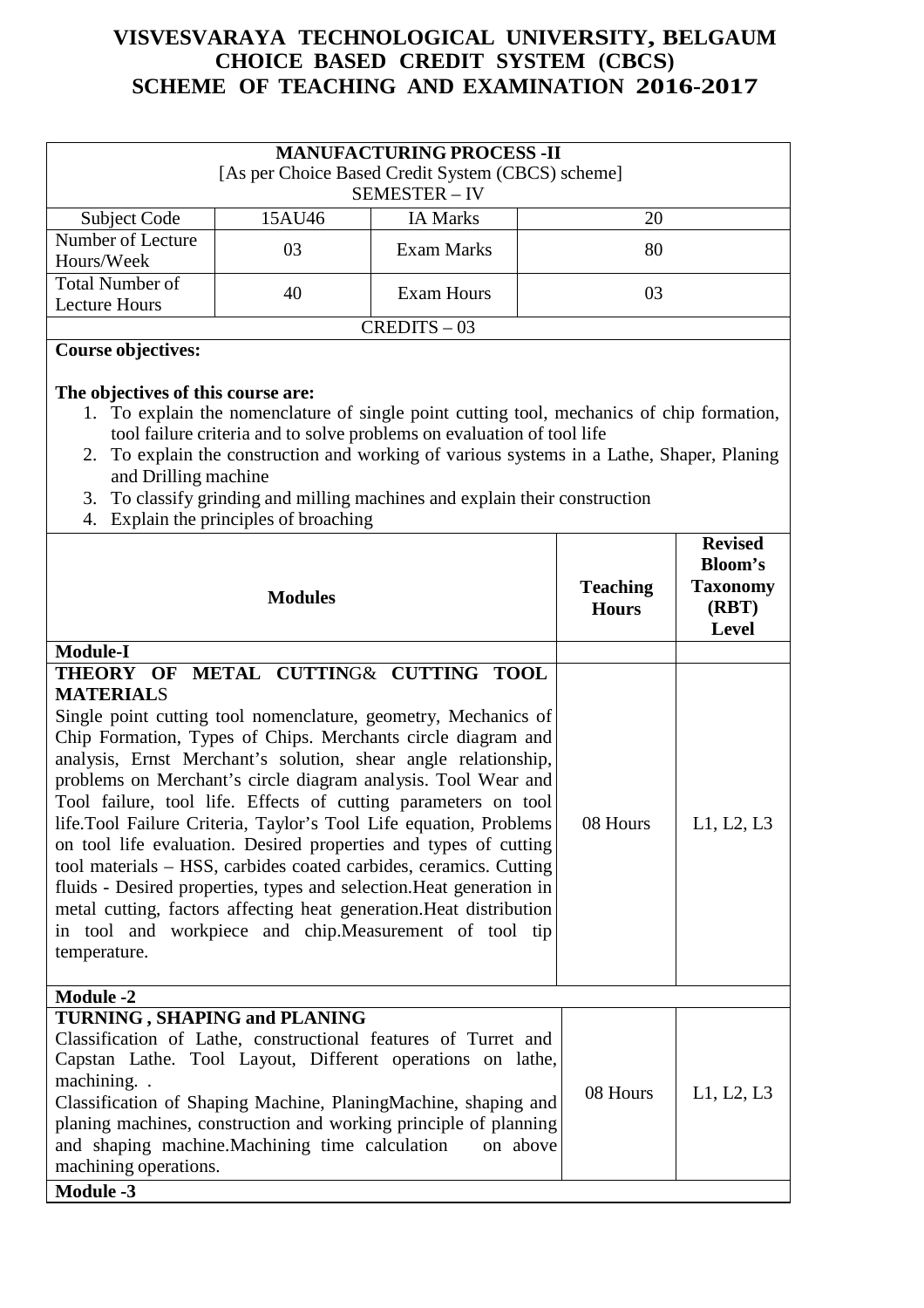| SCHEME OF TEACHING AND EAAMHATION ZUIU-ZUIT                                                                                                                                                                                                                                                                                                                                                                                                                                                                                                                                                                                                                                                                               |          |            |
|---------------------------------------------------------------------------------------------------------------------------------------------------------------------------------------------------------------------------------------------------------------------------------------------------------------------------------------------------------------------------------------------------------------------------------------------------------------------------------------------------------------------------------------------------------------------------------------------------------------------------------------------------------------------------------------------------------------------------|----------|------------|
| <b>MILLING &amp;GRINDING MACHINES</b><br>Classification,<br>constructional<br>features,<br>milling<br>cutters<br>nomenclature, milling operations, up milling and down milling<br>concepts. Various milling operations.<br>Indexing: Simple, compound, differential and angular indexing<br>calculations. Simple problems on simple compound indexing.<br>Grinding Machines: Types of abrasives, Grain size, bonding<br>process, grade and structure of grinding wheels, grinding wheel<br>types. Classification, constructional features of grinding machines<br>(Centreless, cylindrical and surface grinding). Selection of<br>grinding wheel. Grinding process parameters. Dressing and truing<br>of grinding wheels. | 08 Hours | L1, L2, L3 |
| <b>Module -4</b>                                                                                                                                                                                                                                                                                                                                                                                                                                                                                                                                                                                                                                                                                                          |          |            |
| DRILLING, BROACHING PROCESS AND FINISHING<br><b>OPERATIONS</b><br><b>Drilling Machine:</b> Classification, constructional features, drilling<br>$\&$ related operations. Types of drill $\&$ drill bit nomenclature,<br>materials.<br><b>Broaching</b><br><b>Machine:</b> Principle of broaching.Details of a<br>broaching<br>broach. Types<br>of<br>machines-constructional<br>details. Applications. Advantages and Limitations.<br>Finishing and other Processes: Lapping and Honing operations -<br>Principles, arrangement of set up and application. Super finishing<br>process, polishing, buffing operation and application                                                                                       | 08 Hours | L1, L2, L3 |
| <b>Module -5</b>                                                                                                                                                                                                                                                                                                                                                                                                                                                                                                                                                                                                                                                                                                          |          |            |
| NON-TRADITIONAL MACHINING PROCESSES<br>Need for nontraditional machining, Principle, equipment &<br>operation of Laser Beam, Plasma Arc Machining, Electro<br>Chemical Machining, Ultrasonic Machining, Abrasive Jet<br>Machining, Water Jet Machining, Electron Beam Machining,<br>Electron Discharge Machining and Plasma Arc Machining.                                                                                                                                                                                                                                                                                                                                                                                | 08 Hours | L1, L2, L3 |
| <b>Course outcomes:</b>                                                                                                                                                                                                                                                                                                                                                                                                                                                                                                                                                                                                                                                                                                   |          |            |
| At the end of this course student will be able to:<br>Define various terminologies used in production technology.<br>1.<br>Explain basic concepts used in construction of various machine tools.<br>2.<br>3.<br>Analyze the various mechanisms underlying the working of various machine tools.<br>Select the appropriate machining process depending on the properties of the raw material<br>4.<br>required to produce the desired product.<br>Realize the significance of non-traditional machining.<br>5.<br>Realize the significance of technological advances in the field of automating manufacturing<br>6.<br>engineering activities.                                                                             |          |            |
| <b>Graduate Attributes (as per NBA):</b>                                                                                                                                                                                                                                                                                                                                                                                                                                                                                                                                                                                                                                                                                  |          |            |
| Engineering Knowledge.<br>O<br>Problem Analysis.<br>$\circ$<br>Design / development of solutions (partly).<br>O                                                                                                                                                                                                                                                                                                                                                                                                                                                                                                                                                                                                           |          |            |
| <b>Question paper pattern:</b>                                                                                                                                                                                                                                                                                                                                                                                                                                                                                                                                                                                                                                                                                            |          |            |
| The question paper will have ten questions.<br>Each full question consists of 16 marks.                                                                                                                                                                                                                                                                                                                                                                                                                                                                                                                                                                                                                                   |          |            |
|                                                                                                                                                                                                                                                                                                                                                                                                                                                                                                                                                                                                                                                                                                                           |          |            |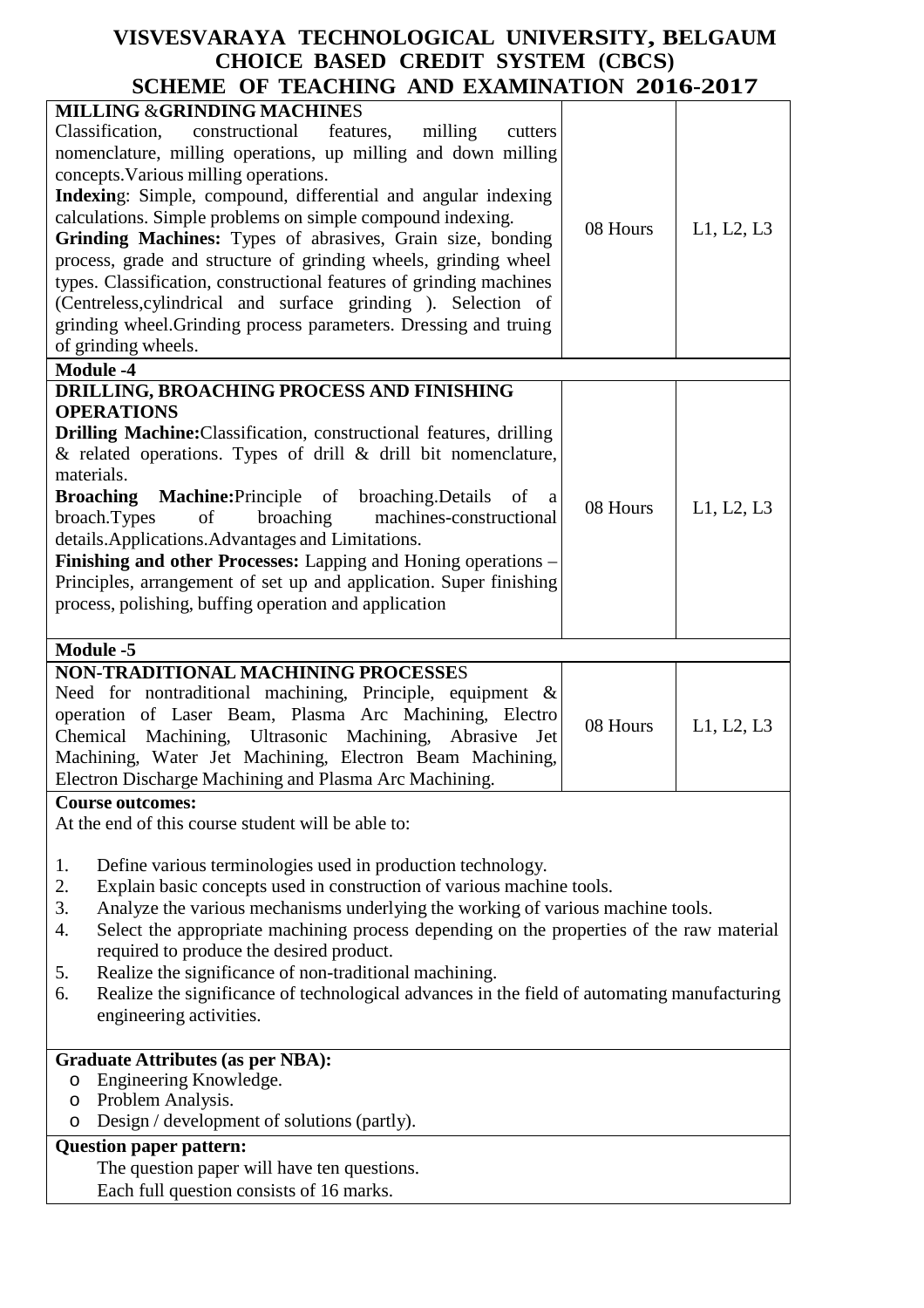There will be 2full questions (with a maximum of four sub questions) from each module. Each full question will have sub questions covering all the topics under a module. The students will have to answer 5 full questions, selecting one full question from each module.

#### **Text Book**s:

1. Workshop Technology, HazaraChoudhry, Vol-II, Media Promoters & Publishers Pvt. Ltd. 2004

2. Production Technology, R.K.Jain, Khanna Publications, 2003.

3. Production Technology, HMT, Tata MacGraw Hill, 2001.

#### **Reference Book**s:

1. Manufacturing Science, AmitabhaGhosh and Mallik, affiliated East West Press, 2003.

2. Fundamentals of Metal Machining and Machine Tools, G. Boothroyd, McGraw Hill, 2000.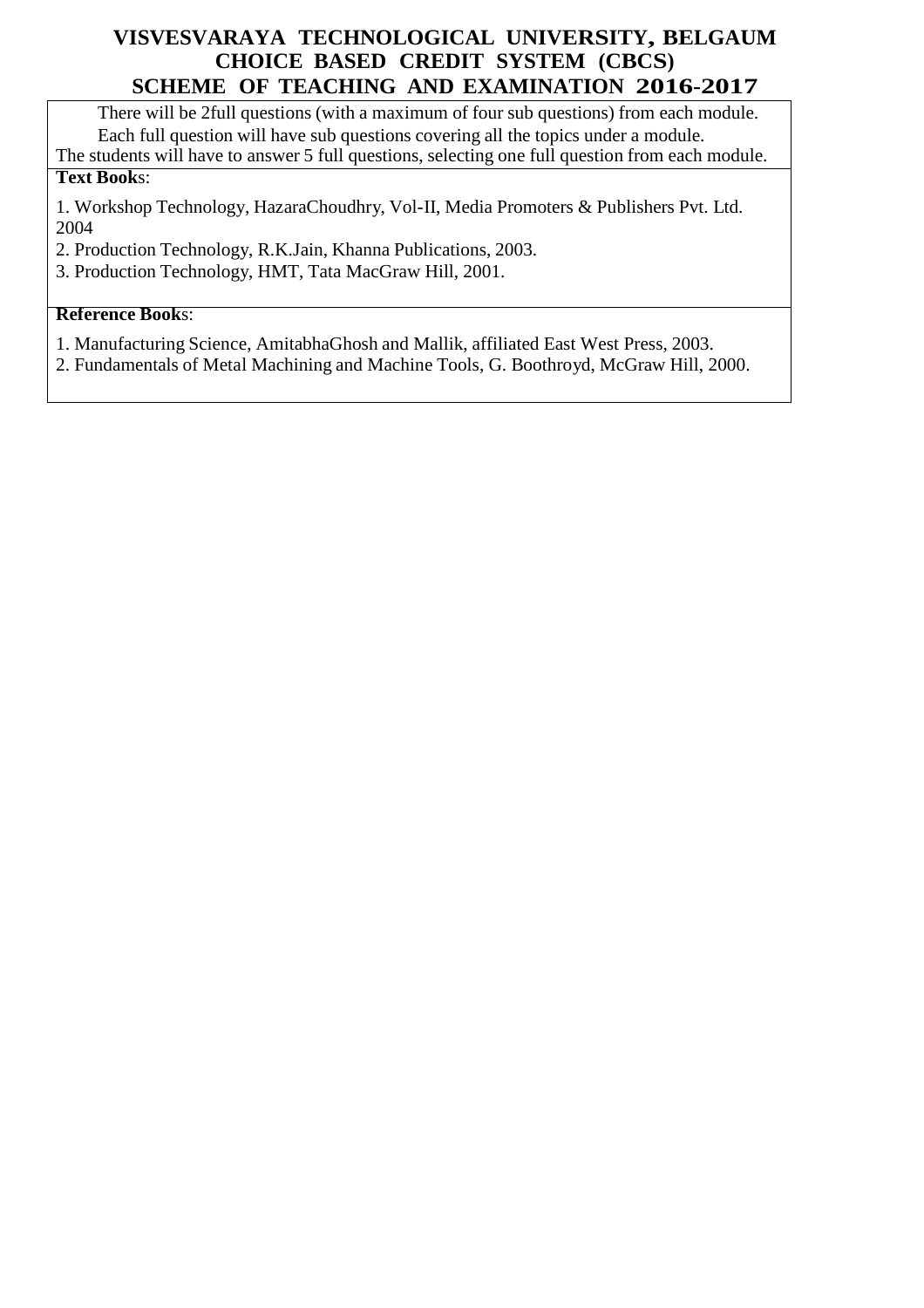|                | <b>MECHANICAL MEASUREMENTS AND METROLOGY LABORATORY</b>                                                  |                                                                                              |                                                                                                                                                                                                                                                                                                                                                                         |                              |  |  |
|----------------|----------------------------------------------------------------------------------------------------------|----------------------------------------------------------------------------------------------|-------------------------------------------------------------------------------------------------------------------------------------------------------------------------------------------------------------------------------------------------------------------------------------------------------------------------------------------------------------------------|------------------------------|--|--|
|                | [As per Choice Based Credit System (CBCS) scheme]                                                        |                                                                                              |                                                                                                                                                                                                                                                                                                                                                                         |                              |  |  |
|                |                                                                                                          | 15AUL 47                                                                                     | SEMESTER - IV<br><b>IA Marks</b>                                                                                                                                                                                                                                                                                                                                        | 20                           |  |  |
|                | Subject Code<br>Number of                                                                                |                                                                                              |                                                                                                                                                                                                                                                                                                                                                                         |                              |  |  |
|                | Practical                                                                                                | 03                                                                                           | <b>Exam Marks</b>                                                                                                                                                                                                                                                                                                                                                       | 80                           |  |  |
|                | Hours/Week                                                                                               |                                                                                              |                                                                                                                                                                                                                                                                                                                                                                         |                              |  |  |
|                | <b>Total Number of</b>                                                                                   | 39                                                                                           | <b>Exam Hours</b>                                                                                                                                                                                                                                                                                                                                                       | 03                           |  |  |
|                | <b>Lecture Hours</b>                                                                                     |                                                                                              |                                                                                                                                                                                                                                                                                                                                                                         |                              |  |  |
|                | <b>Course objectives:</b>                                                                                |                                                                                              | $CREDITS - 02$                                                                                                                                                                                                                                                                                                                                                          |                              |  |  |
|                | 3.<br>micrometer<br>4.<br>6.                                                                             | The objectives of this course are to make students:<br>To take care of measuring instruments | 1. To identify the measuring instrument and demonstrate its usage<br>2. To calibrate pressure sensor, thermocouple, LVDT and load cell<br>To explain the usage of slip gauges for calibration of vernier caliper, height gauge and<br>To determine the form tolerance (cylindricity and circularity)<br>5. To determine thread and gear parameters using standard tests |                              |  |  |
|                | <b>Revised</b><br><b>Laboratory Experiments:</b><br><b>Bloom's</b><br><b>Taxonomy</b><br>(RBT) Level     |                                                                                              |                                                                                                                                                                                                                                                                                                                                                                         |                              |  |  |
|                |                                                                                                          |                                                                                              |                                                                                                                                                                                                                                                                                                                                                                         |                              |  |  |
|                |                                                                                                          |                                                                                              | <b>PART-A: MEASUREMENTS</b>                                                                                                                                                                                                                                                                                                                                             |                              |  |  |
| $\mathbf{1}$   |                                                                                                          |                                                                                              | Calibration of Pressure Gauge (Bourdon tube pressure gauge)                                                                                                                                                                                                                                                                                                             | L1, L2, L3, L5               |  |  |
| $\overline{2}$ | Calibration of Thermocouple                                                                              |                                                                                              |                                                                                                                                                                                                                                                                                                                                                                         | L1, L2, L3, L5               |  |  |
| 3              | <b>Calibration of LVDT</b>                                                                               |                                                                                              |                                                                                                                                                                                                                                                                                                                                                                         | L1, L2, L3, L5               |  |  |
| $\overline{4}$ | Calibration of Load cell                                                                                 |                                                                                              |                                                                                                                                                                                                                                                                                                                                                                         | L1, L2, L3, L5               |  |  |
| 5              | Strain gauges.                                                                                           |                                                                                              | Determination of modulus of elasticity of a mild steel specimen using                                                                                                                                                                                                                                                                                                   | L1, L2, L3, L5               |  |  |
| 6              |                                                                                                          | Speed measurement-using Stroboscope                                                          |                                                                                                                                                                                                                                                                                                                                                                         | L1, L2, L3, L5               |  |  |
|                |                                                                                                          |                                                                                              | PART-B: METROLOGY                                                                                                                                                                                                                                                                                                                                                       |                              |  |  |
| $\mathbf{1}$   | gauges                                                                                                   |                                                                                              | Calibration of Micrometer, Vernier caliper, Height gauge using slip                                                                                                                                                                                                                                                                                                     | L1, L2, L3, L5               |  |  |
| $\overline{2}$ |                                                                                                          |                                                                                              | Measurements using Optical Projector / Toolmaker Microscope.                                                                                                                                                                                                                                                                                                            | L1, L2, L3, L5               |  |  |
|                | $\overline{3}$<br>Measurement of Angle using Sine Center / Sine bar / bevel protractor<br>L1, L2, L3, L5 |                                                                                              |                                                                                                                                                                                                                                                                                                                                                                         |                              |  |  |
| $\overline{4}$ |                                                                                                          |                                                                                              | Measurement of Cylindricity and Circularity of Automobile Components                                                                                                                                                                                                                                                                                                    | L1, L2, L3, L5               |  |  |
| 5              |                                                                                                          | Measurement of Straightness and Flatness                                                     |                                                                                                                                                                                                                                                                                                                                                                         | $\overline{L1}$ , L2, L3, L5 |  |  |
| 6              | measurement                                                                                              |                                                                                              | Calibration of Bore gauge, inside micrometer and component                                                                                                                                                                                                                                                                                                              | L1, L2, L3, L5               |  |  |
| $\overline{7}$ | method                                                                                                   |                                                                                              | Measurement of Screw threads parameters using Two wire or Three-wire                                                                                                                                                                                                                                                                                                    | L1, L2, L3, L5               |  |  |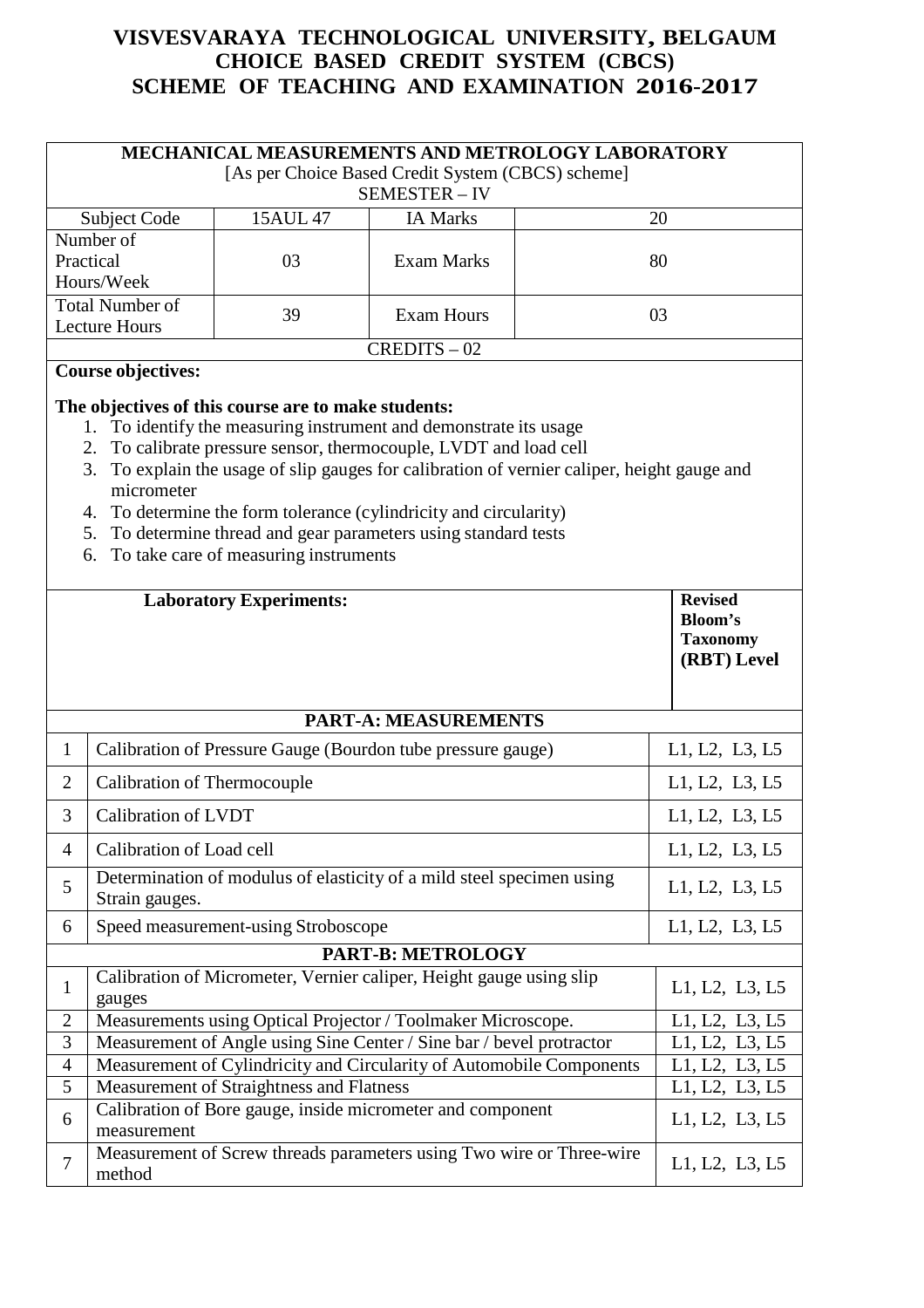|    | SCHERE OF TERCHING AND EXIMINATION 2010-2017                                                 |          |                |  |  |  |
|----|----------------------------------------------------------------------------------------------|----------|----------------|--|--|--|
| 8  | Measurements of Surface roughness using Tally Surf/Mechanical<br>Comparator                  |          | L1, L2, L3, L5 |  |  |  |
|    |                                                                                              |          |                |  |  |  |
| 9  | Measurement of gear tooth profile using Gear Tooth Vernier/Gear Tooth<br>Micrometer          |          | L1, L2, L3, L5 |  |  |  |
| 10 | Measurement using Optical Flats                                                              |          | L1, L2, L3, L5 |  |  |  |
|    | Note: Students are required to know thoroughly about the;                                    |          |                |  |  |  |
|    | 1. Working and usage of measuring instruments such as Vernier Caliper, Micrometer, Dial      |          |                |  |  |  |
|    | gauge and slip gauges.                                                                       |          |                |  |  |  |
|    | 2. The datum and reference surfaces such as Surface plate, V-Block, Angle plates etc.        |          |                |  |  |  |
|    |                                                                                              |          |                |  |  |  |
|    | <b>Course outcomes:</b>                                                                      |          |                |  |  |  |
|    | At the end of this laboratory, students will be able to:                                     |          |                |  |  |  |
|    | 1. Identify the measuring instruments, explain their parts and demonstrate its usage         |          |                |  |  |  |
|    | 2. Calibrate pressure sensor, thermocouple, LVDT, load cell.                                 |          |                |  |  |  |
|    | 3. Demonstrate the determination of modulus of elasticity of MS specimen experimentally      |          |                |  |  |  |
|    | using strain gauges.                                                                         |          |                |  |  |  |
|    | 4. Demonstrate the usage of slip gauges for the calibration of micrometer, vernier caliper,  |          |                |  |  |  |
|    | height gauge.                                                                                |          |                |  |  |  |
|    | 5. Determine the unknown angle using sine bars, bevel protractor                             |          |                |  |  |  |
|    | 6. Demonstrate the measurement of Cylindricity and circularity of given components.          |          |                |  |  |  |
|    | Measure thread parameters using three wire/two wire methods and gear parameters using<br>7.  |          |                |  |  |  |
|    | gear tooth vernier.                                                                          |          |                |  |  |  |
|    | 8. Demonstrate the usage of tally surf to measure the surface rough parameters of a machined |          |                |  |  |  |
|    | component.                                                                                   |          |                |  |  |  |
|    |                                                                                              |          |                |  |  |  |
|    | <b>Scheme of Examination:</b>                                                                |          |                |  |  |  |
|    | ONE question from Measurements (part -A)                                                     | 35 Marks |                |  |  |  |
|    | ONE question from Metrology (part -B)                                                        | 35Marks  |                |  |  |  |
|    | Viva-Voce                                                                                    | 10 Marks |                |  |  |  |
|    | <b>Total</b>                                                                                 | 80 Marks |                |  |  |  |
|    |                                                                                              |          |                |  |  |  |